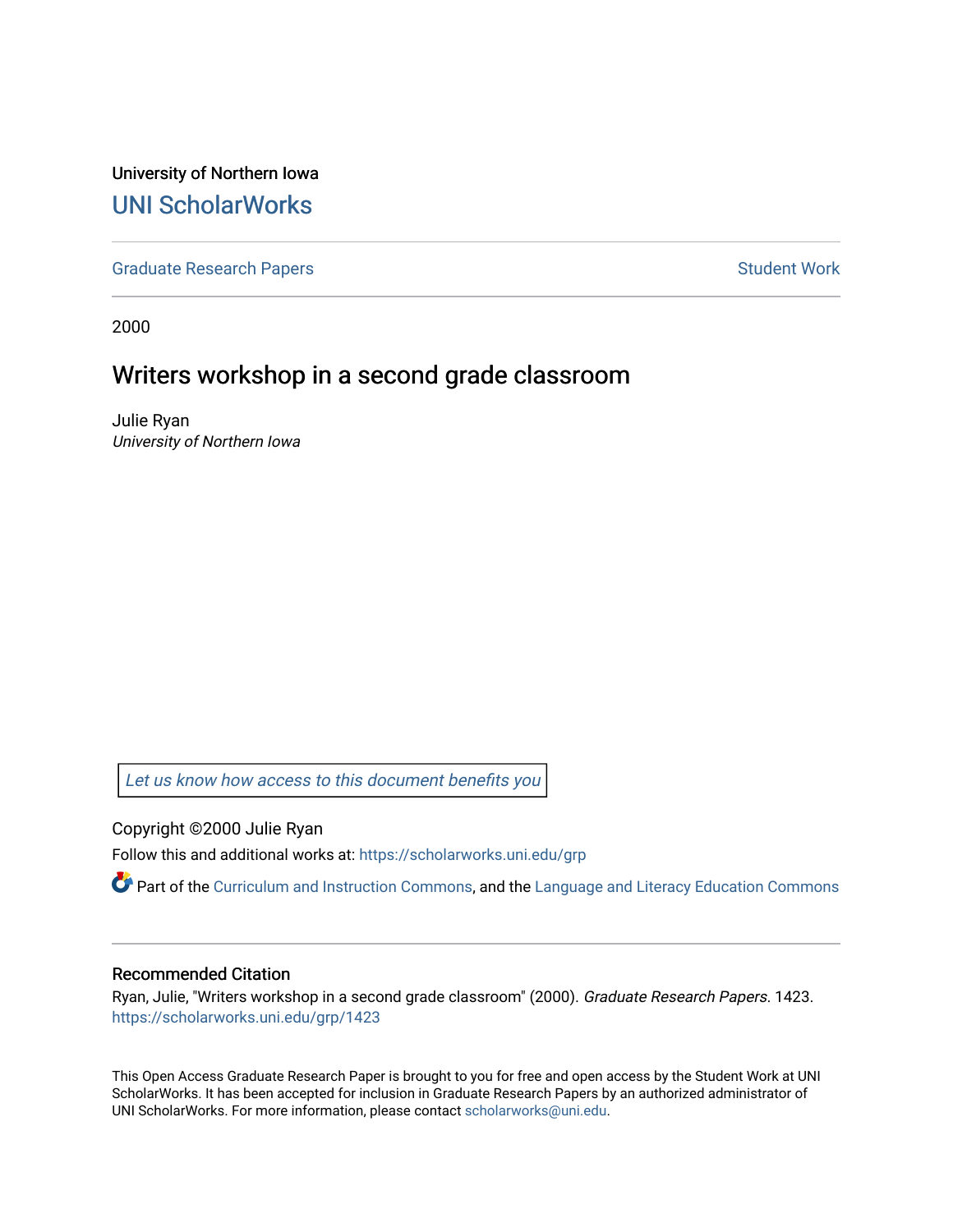#### Writers workshop in a second grade classroom

#### Abstract

A writers workshop consists of peer and teacher interaction in assigned small groups. For this project, a writers workshop was implemented in a second grade classroom. A print-rich environment and a careful introduction to the components of the writing process were the basis of the program. Students were offered a continuous and predictable workshop schedule. Guidance was given in the form of studentteacher conferences, mini-lessons and the introduction of many genres of writing.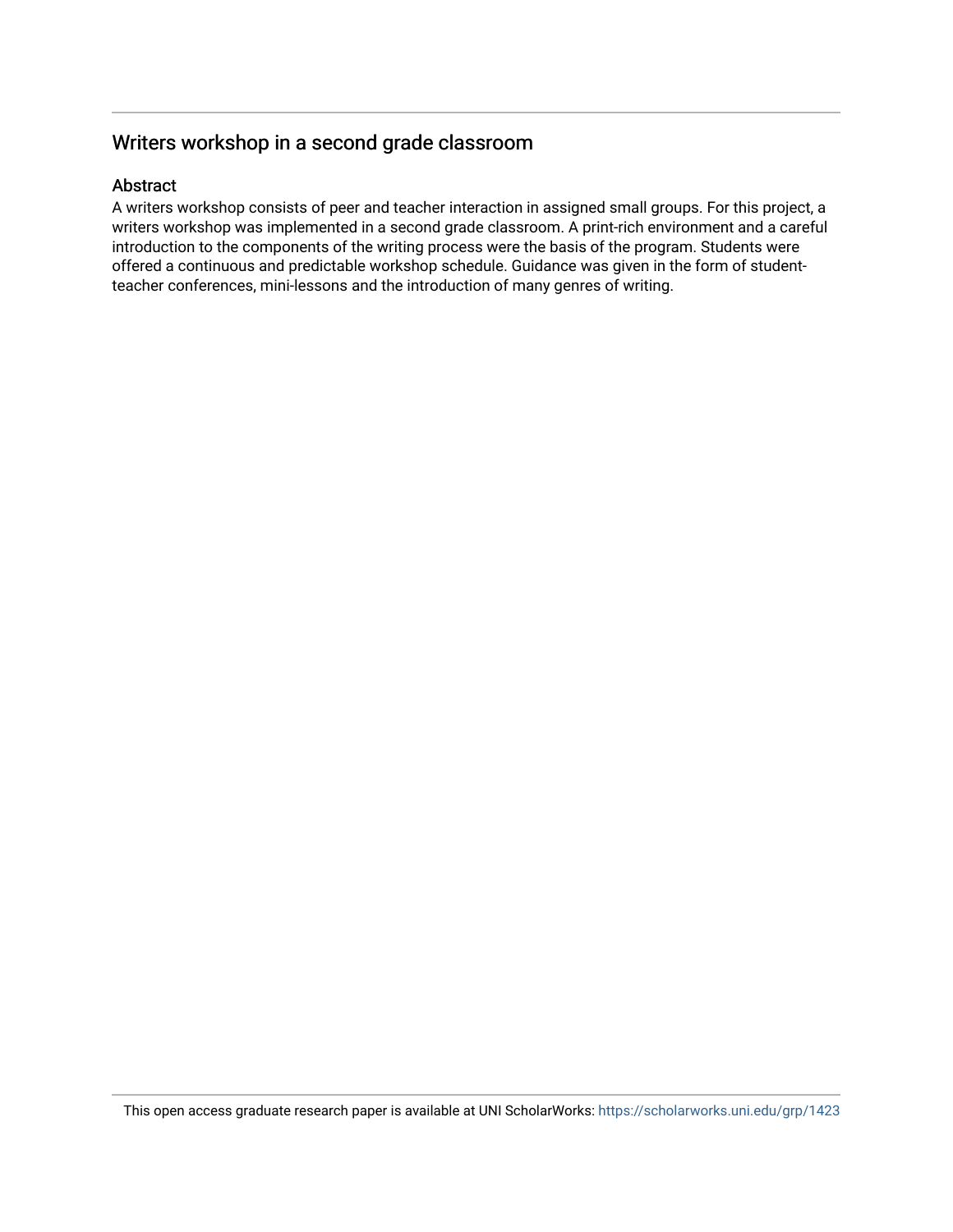#### Writers Workshop in a Second Grade Classroom

A Graduate Paper: A Journal Article Submitted to the Department of Curriculum and Instruction In Partial Fulfillment of the Requirements for the Degree Master of Arts in Education UNIVERSITY OF NORTHERN IOWA

by

Julie Ryan

May 2000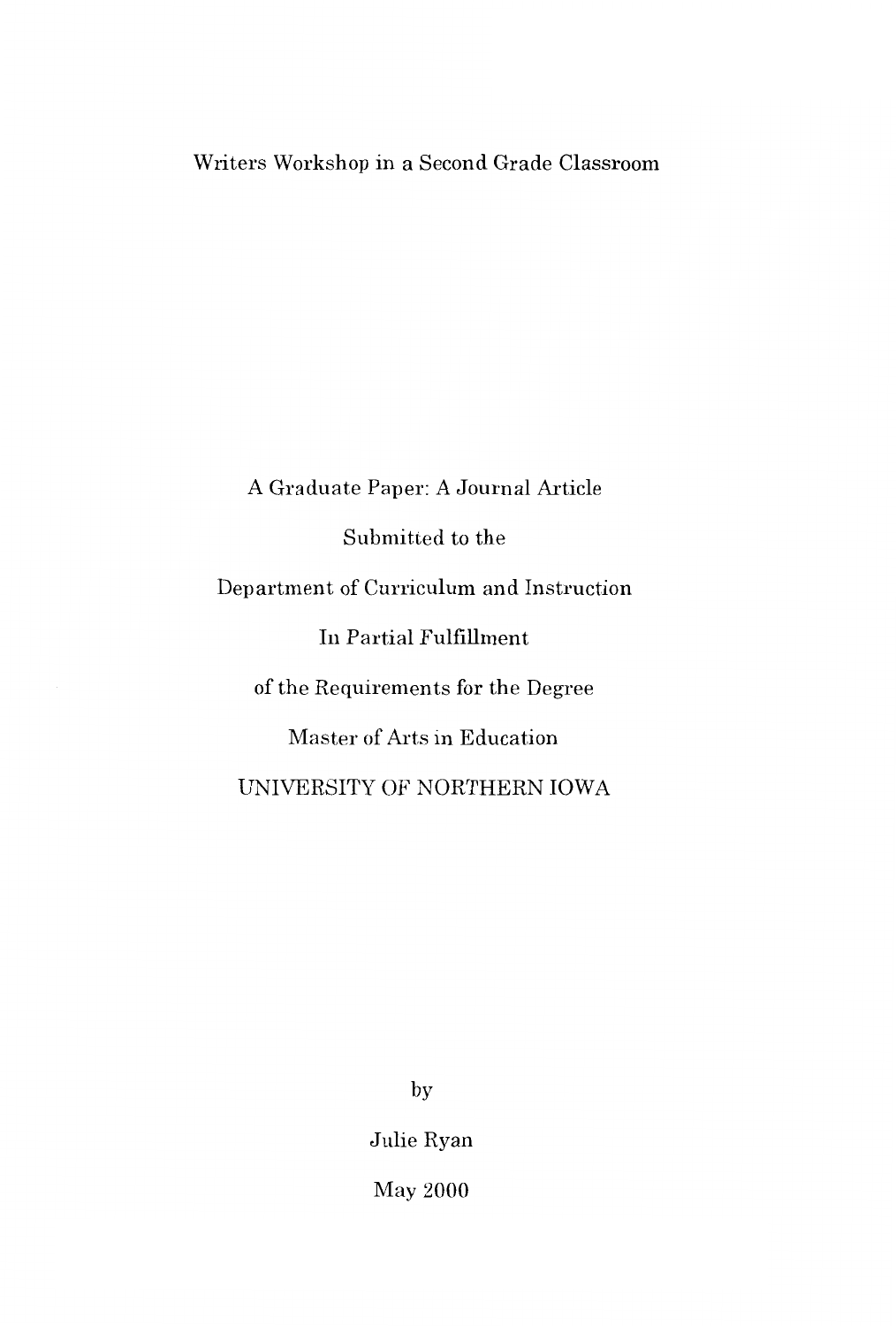This Graduate Paper by: Julie Ryan

Entitled: Writers Workshop in a Second Grade Classroom

has been approved as meeting the research article requirement for the Degree of Master of Arts in Education.

### Jeanne McLain Harms

Director of Research Project

## Jeanne McLain Harms

Graduate Faculty Adviser

# Rick Traw

Graduate Faculty Reader

## Rick Traw

Head, Department of Curriculum and Instruction

*I*  {:: lj :;/ <,; .,/ .~; ,~.\_ Date Approved

 $\frac{\sqrt{28}}{2}$  Date Approved

 $\frac{G/27}{\text{Date}\,\text{Approved}}$ 

 $\frac{6}{2}$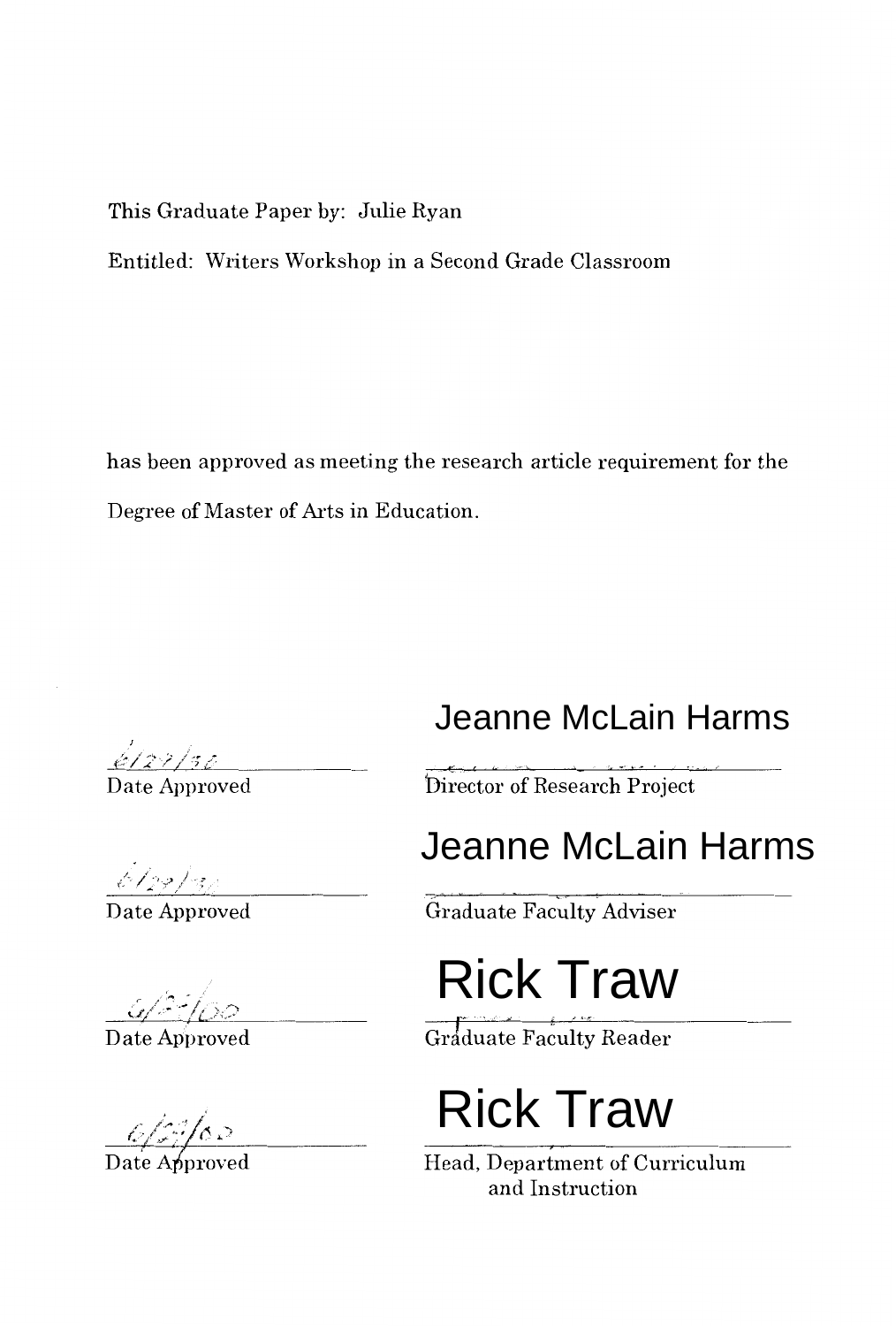#### Abstract

A writers workshop is an important part of the language arts program in elementary classrooms. It consists of peer and teacher interaction in assigned small groups. Students are actively involved in the writing process (selecting a topic, writing a draft, redrafting, revising, and publishing). As children engage in the recursive writing process, they enhance the comprehension-composition connection. A print-rich environment that offers content and models of language can encourage students to create meaning through writing.

For this project, a writers workshop was implemented in a second grade classroom. A print-rich environment and a careful introduction to . the components of the writing process were the basis of the program. Students were offered a continuous and predictable workshop schedule. Guidance was given in the form of student-teacher conferences, minilessons and the introduction of many genres of writing.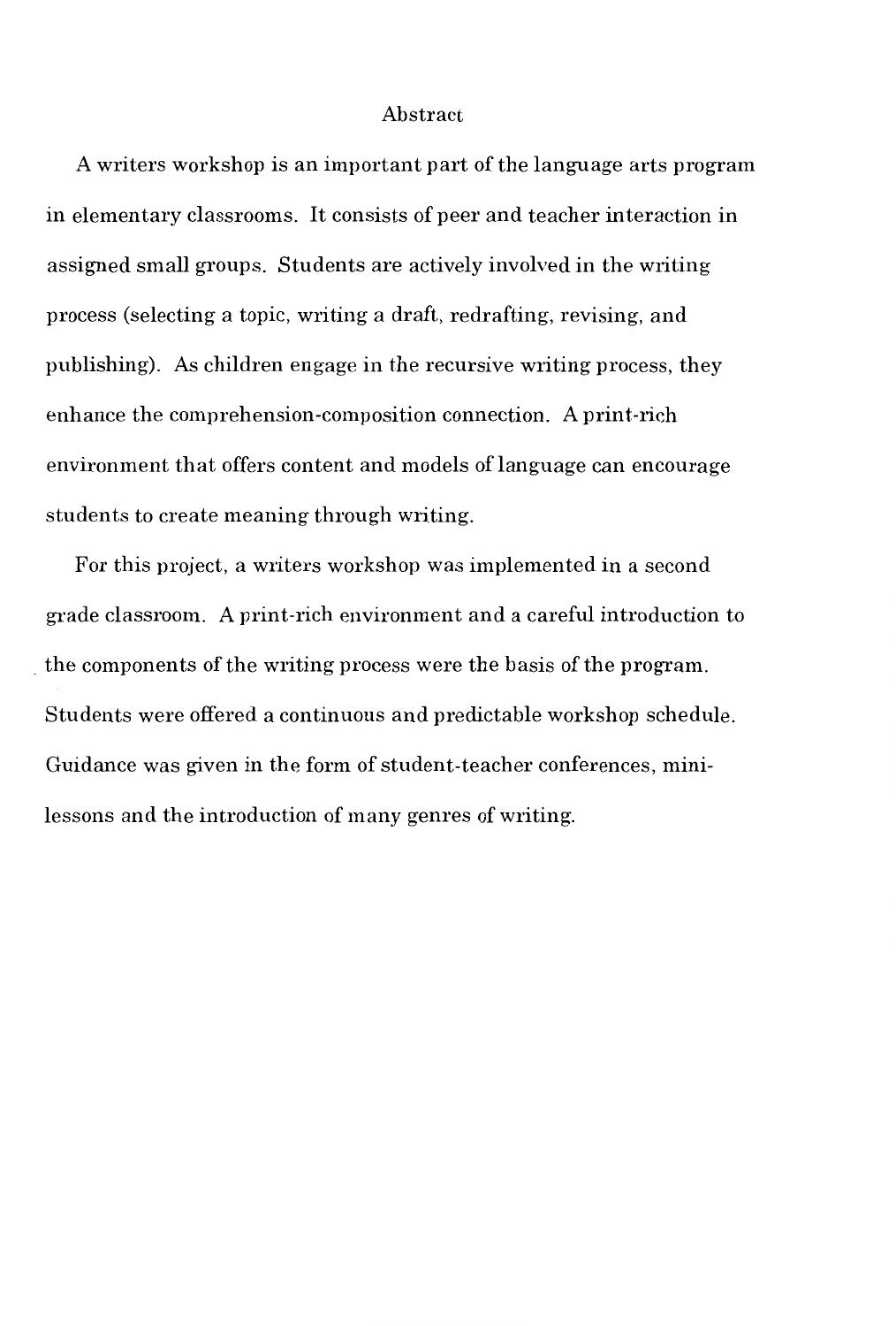An exciting change is occurring in many elementary classrooms today. Writing is becoming an important part of the way we help children become literate. In the past, language arts programs were not surveyed to make sure they encouraged children's involvement in the writing process. Educators are now taking seriously the part writing plays in children's emerging literacy (Morrow, 1997).

#### Writing Programs in the Past

Many teachers in the past believed that writing could be done once a week with an assigned topic and a small allotment of time. The children's papers were collected at the end of the period and were viewed as completed. In assessing these pieces, form was frequently emphasized as much or more as meaning (Calkins, 1985).

Teachers' view of writing experiences for children reflected their school experiences and the lack of attention to writing in undergraduate teacher education programs. This neglect of writing was also characteristic of inservice programs for teachers. Both preservice and inservice attention to the language arts primarily focused on reading (Graves, 1994).

Writing as a Process and Children's Emerging Literacy Writing currently is considered a process to create meaning. The comprehension process (listening and reading) and the composition process (speaking and writing) are closely related. Instruction in either one nurtures the other (Galda, Cullinan, & Strickland, 1997).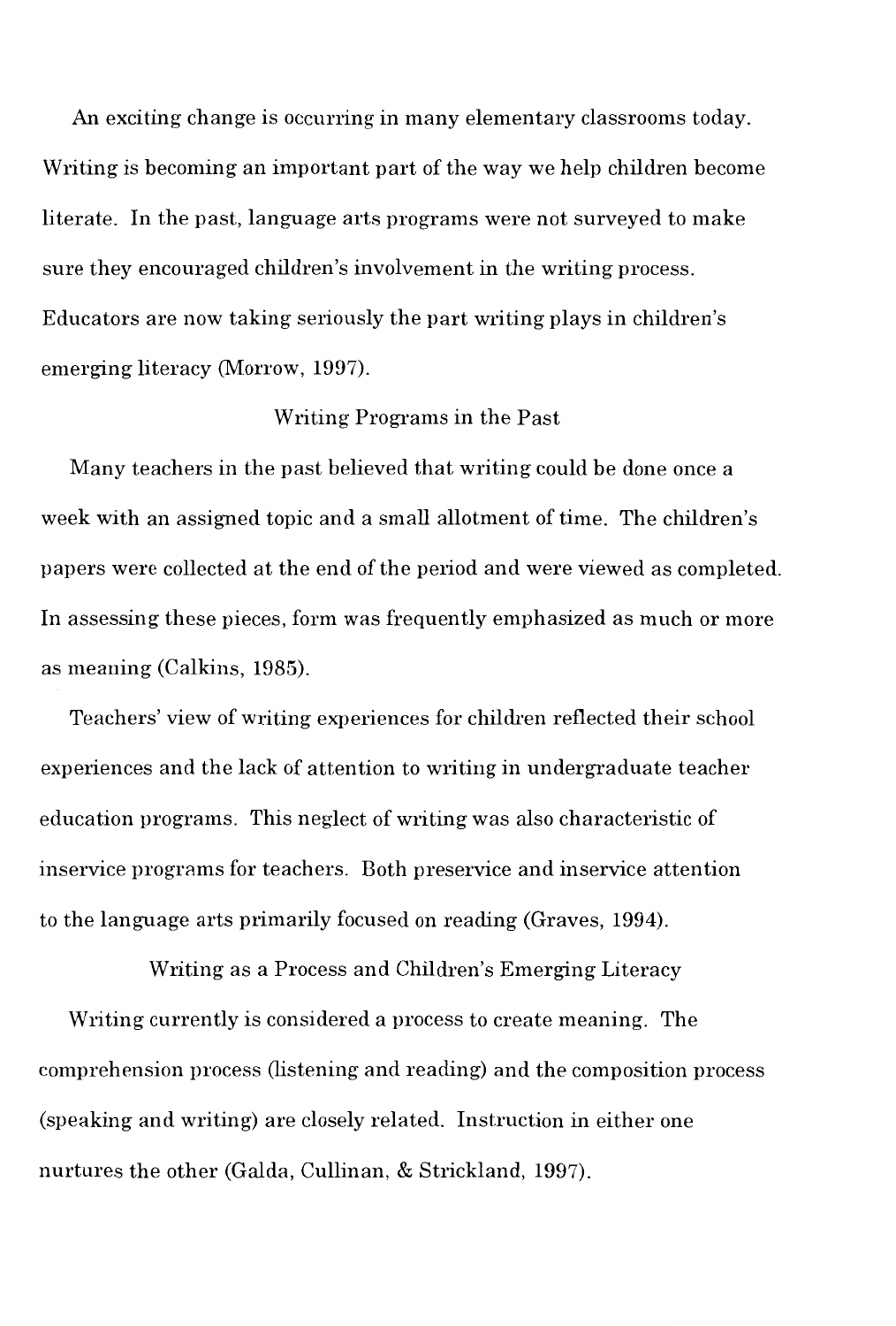The lack of emphasis on the process of writing may also have been due to the fact that educators have believed that writing abilities developed only after reading abilities emerged. It is now recognized that a rapid development in writing abilities occur from the ages of two through eight. For many children, their interest in writing begins with scribbling at a very young age. Human beings seem to have an innate need to write (Morrow, 1997).

Children's knowledge of language begins early in life. Their emerging literacy, in terms of written language, depends a great deal on being involved in the reading and writing activities of the more literate adults around them (Teale, 1982). If surrounded by environmental print, children soon learn that written language has meaning. They begin to test hypotheses; therefore, learning takes place naturally (Smith, 1994). Learning to write should come as easily to a child as learning to speak (Goodman, 198G).

Teachers are now realizing that students begin their school years with some knowledge of the functions of language, an inborn interest in writing, and a need to express themselves (Butler & Turbill, 1987).

#### Value of Writers Workshop

Children benefit from teacher instruction but also from interacting in small assigned groups, or writers workshops. These groups can begin in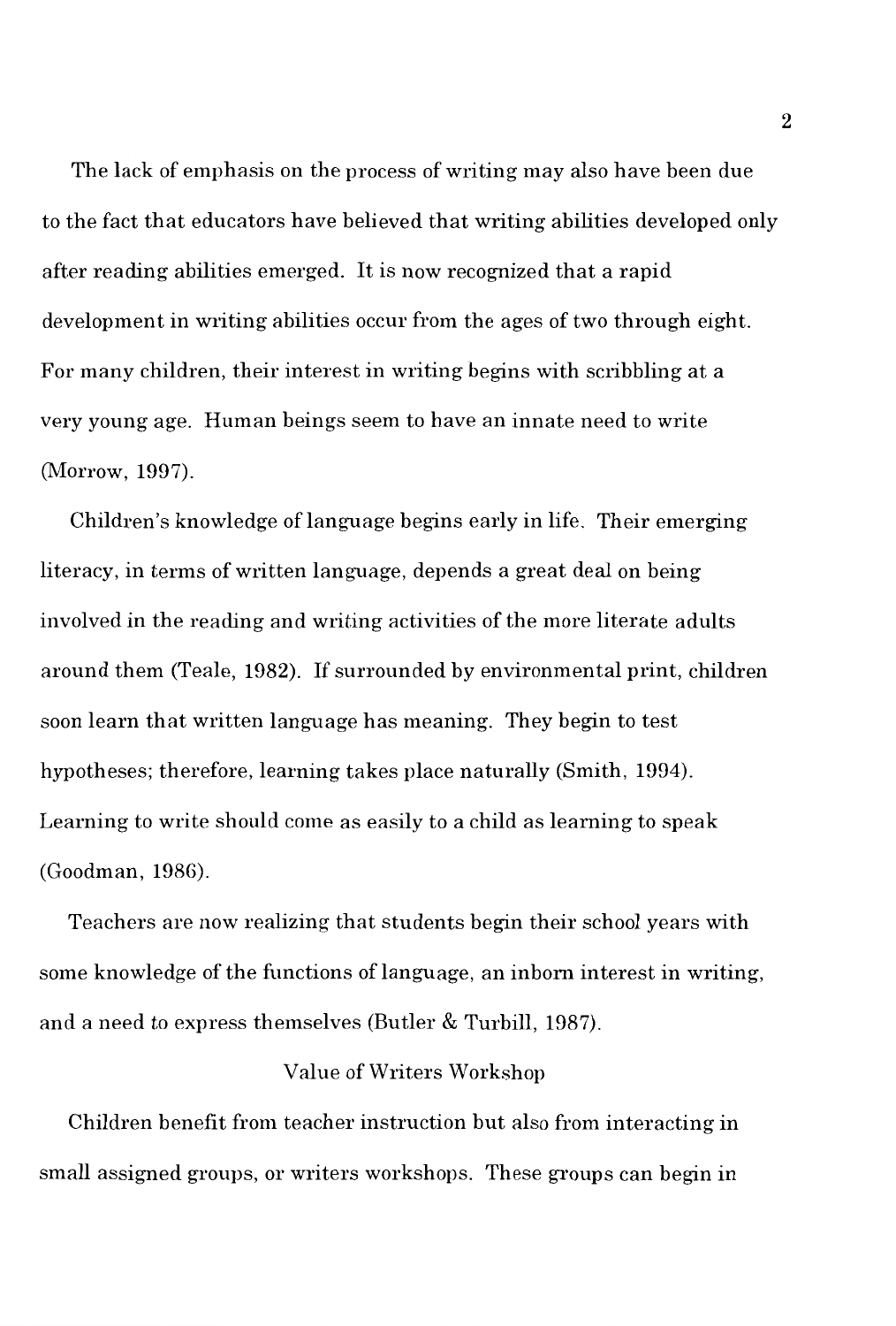grade two as children develop intellectually and socially. Such growth allows children to see the writing process as recursive rather than linear; thus, interaction with others can not only promote selection of topics and drafting but redrafting, revising and publishing (Calkins, 1983).

During a writing workshop, many different literacy activities can occur simultaneously. Students and teachers are working together to become better writers (Galda, Cullinan, & Strickland, 1997). A spirit of cooperation exists among a community of workers who are all striving toward the same goal (Graves, 1983).

The benefits of involving children in a writing workshop are numerous: The workshop offers a block of time in which students have time to think, plan, write, reflect and talk. They have the freedom to go back and forth between the components of writing (Graves, 1994).

Within the structure of a writers workshop, children can choose their topics rather than having them assigned. Then, children can write about experiences that are meaningful to them, usually their own experiences. When children write about what they know, their voice shines through (Graves, 1983).

As children engage in creating meaning through writing and interact concerning their writing with others in a writers workshop, they have a genuine reason for learning conventions. They begin to understand that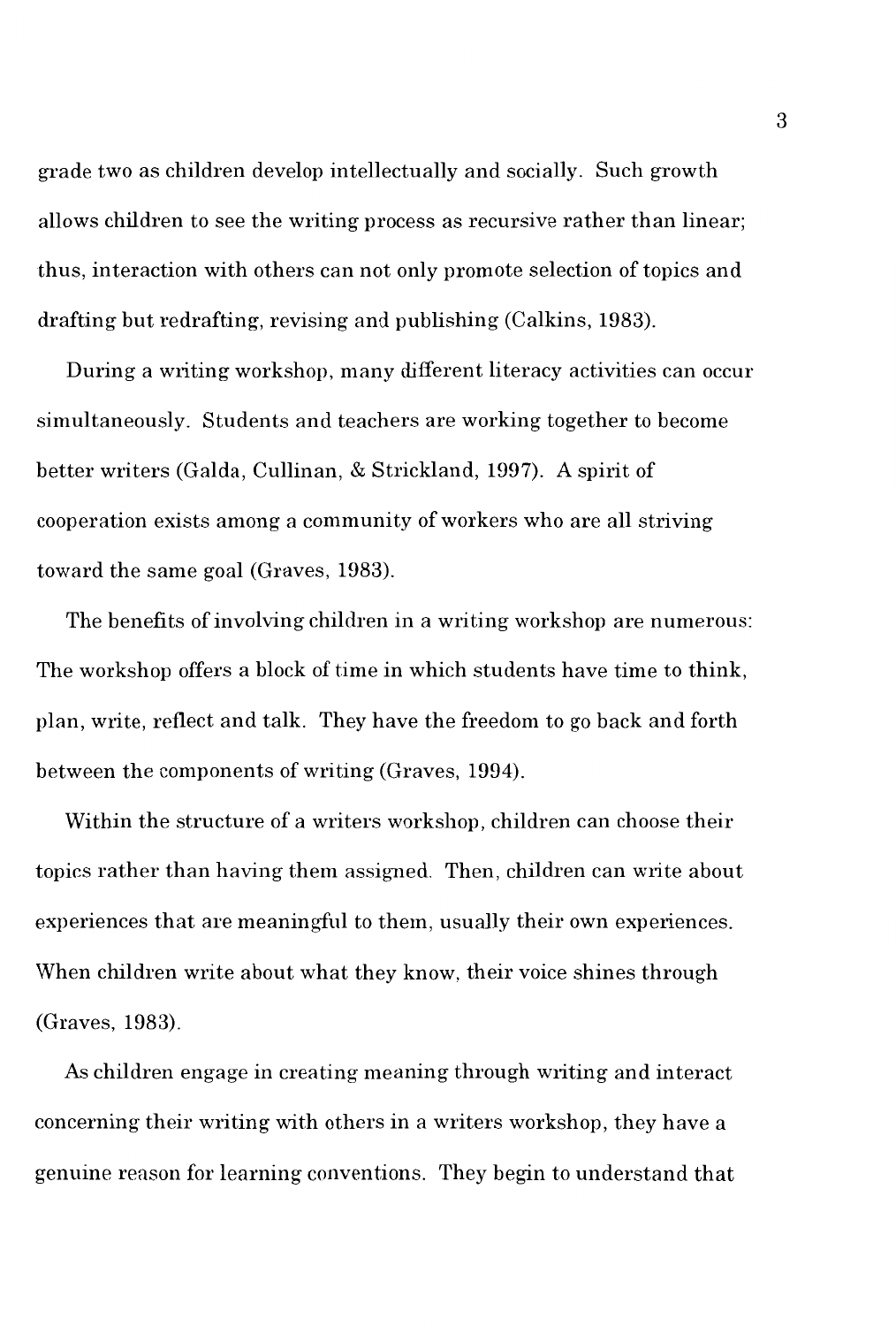conventions are tools that will help readers understand their writing (Graves, 1994).

Since it is difficult to separate a reading workshop from a writing workshop, students' reading abilities are developed while writing. Children use what they have learned from reading to write and what they have learned from writing to read (Morrow, 1997).

Implementing a Writers Workshop

In order for a successful writers workshop to be implemented, several important understandings must be considered: Writing needs to be recognized as a process, not a product. For children in grade two and above, the writing process is recursive not linear. Writers move back and forth among the components of writing in a recursive process. The components are not steps (Calkins, 1983). When writing is thought of as steps, children's flexibility in creating meaning through this process is thwarted (Labbo, Hoffman, & Roser, 1995).

The learning environment needs to nurture children's engagement in the writing process. Large, uninterrupted blocks of time are needed for writing at least four days a week (Graves, 1994). Writing workshops must be a continuous and predictable part of the class schedule in order for children to achieve meaning in the process of writing. Then, students can be energized to write (Calkins, 1983).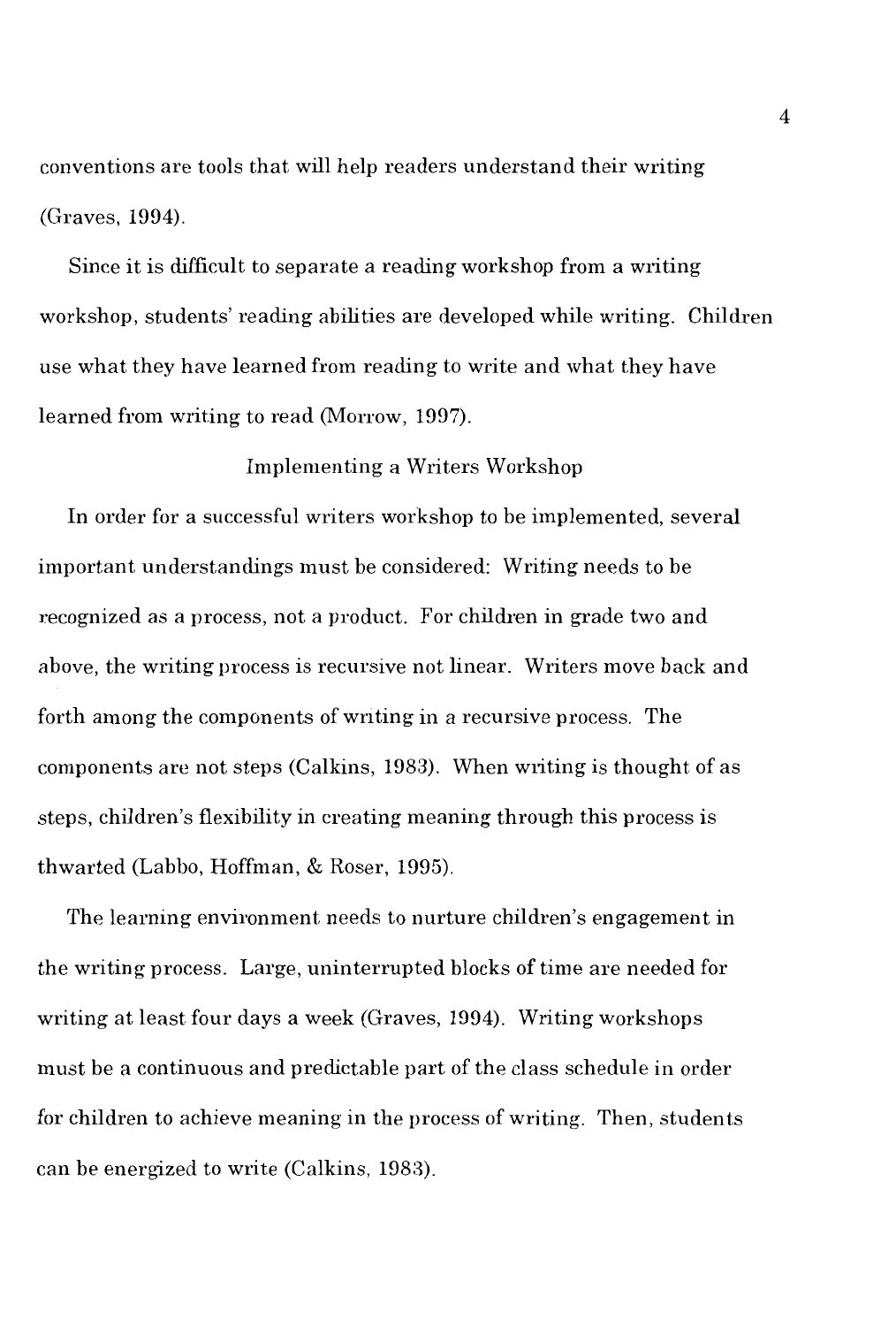Although a writers workshop may appear unstructured to an uninformed observer, much planning goes into a well functioning workshop. Guidelines are established through conversations between students and teacher, and boundaries for responses and routines that create a positive working environment are practiced. Routines may be adjusted as needed, but students work best within a predictable setting (Graves, 1994).

The classroom teacher needs to work with each workshop, or small group, modeling the writing process and its components (selecting a topic, writing a draft, redrafting, revising, and publishing). The students need to view the teacher as a writer (Galda, Cullinan, & Strickland, 1997).

Teachers as listeners contribute much to children's writing programs. A genuine interest needs to be taken in each child's work. Encouraging students to talk about their topics helps the teacher understand what children know. The role of the learner applies as much to the classroom teacher as to each student (Avery, 1992).

During the writing time, interaction among students, and sometimes the teacher, is essential. Students need the opportunity to share thoughts and ideas. Writing time does not need to be a silent time; often there are legitimate reasons to speak (Albert, 1976).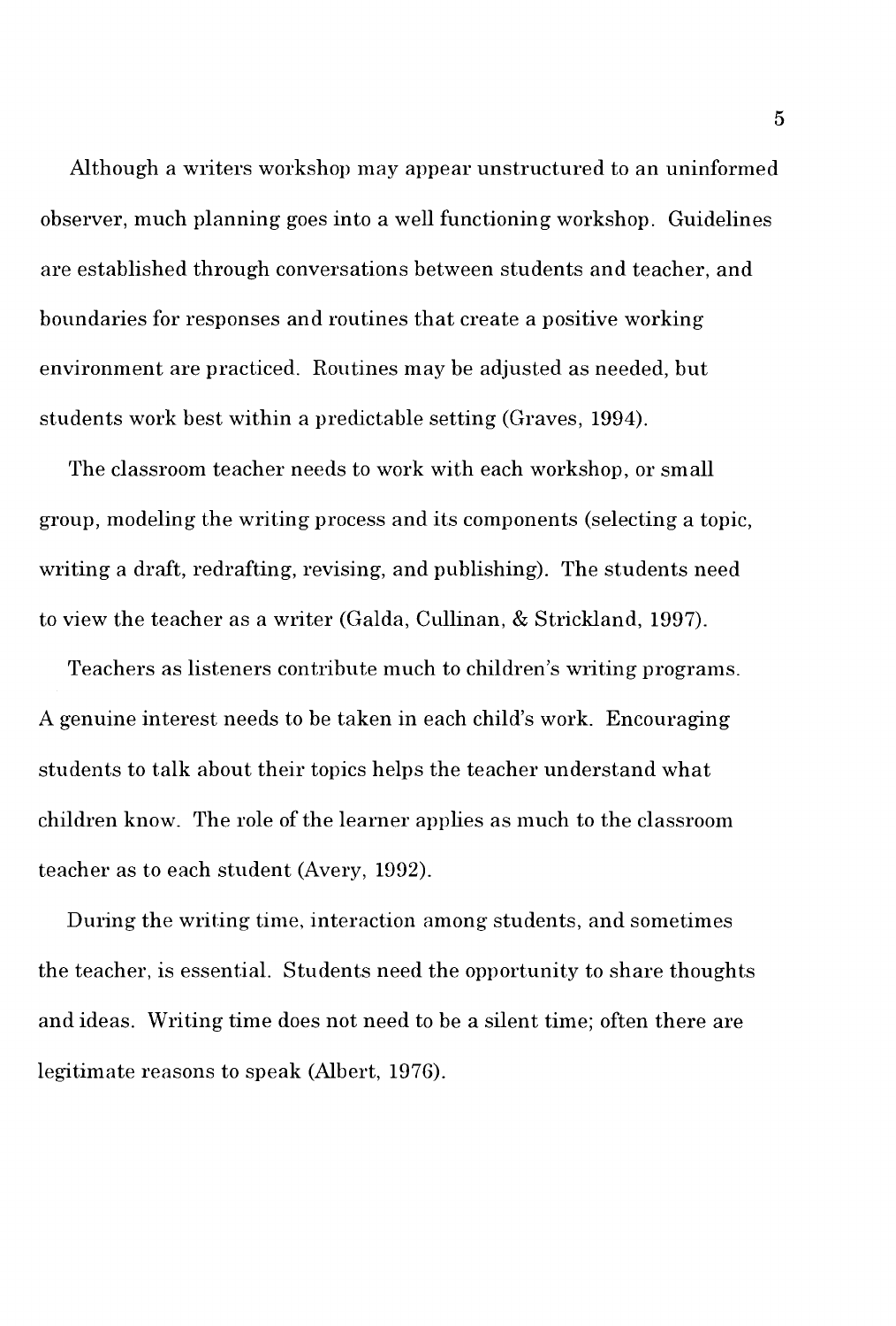To support writing, children need to be immersed in print. The more they read and write, the better readers and writers they will become (Smith, 1983).

Implementation of a Writers Workshop in Second Grade As a second grade teacher, I began the school year with a major goal: to develop a writing program that would energize children to find meaning through the process of writing. Even though seven and eight year old children are generally eager to learn, their thinking-language abilities can be extended through a print-rich learning environment that encourages writing and offers opportunities for sharing pieces and reacting to them. Many different learning experiences were provided teacher-directed instruction; small group, or workshop sessions; and individual activities. This writing program was scheduled for thirty to forty minutes four to five times each week. A print-rich learning environment supported the program. The components of writing as a recursive process were carefully introduced. I worked with each small group to develop an understanding of responses that would promote their writing ability as well as others.

#### Establishing a Print-Rich Environment

First, I began to establish a print-rich learning environment. For example, poems written on chart paper and illustrated by the students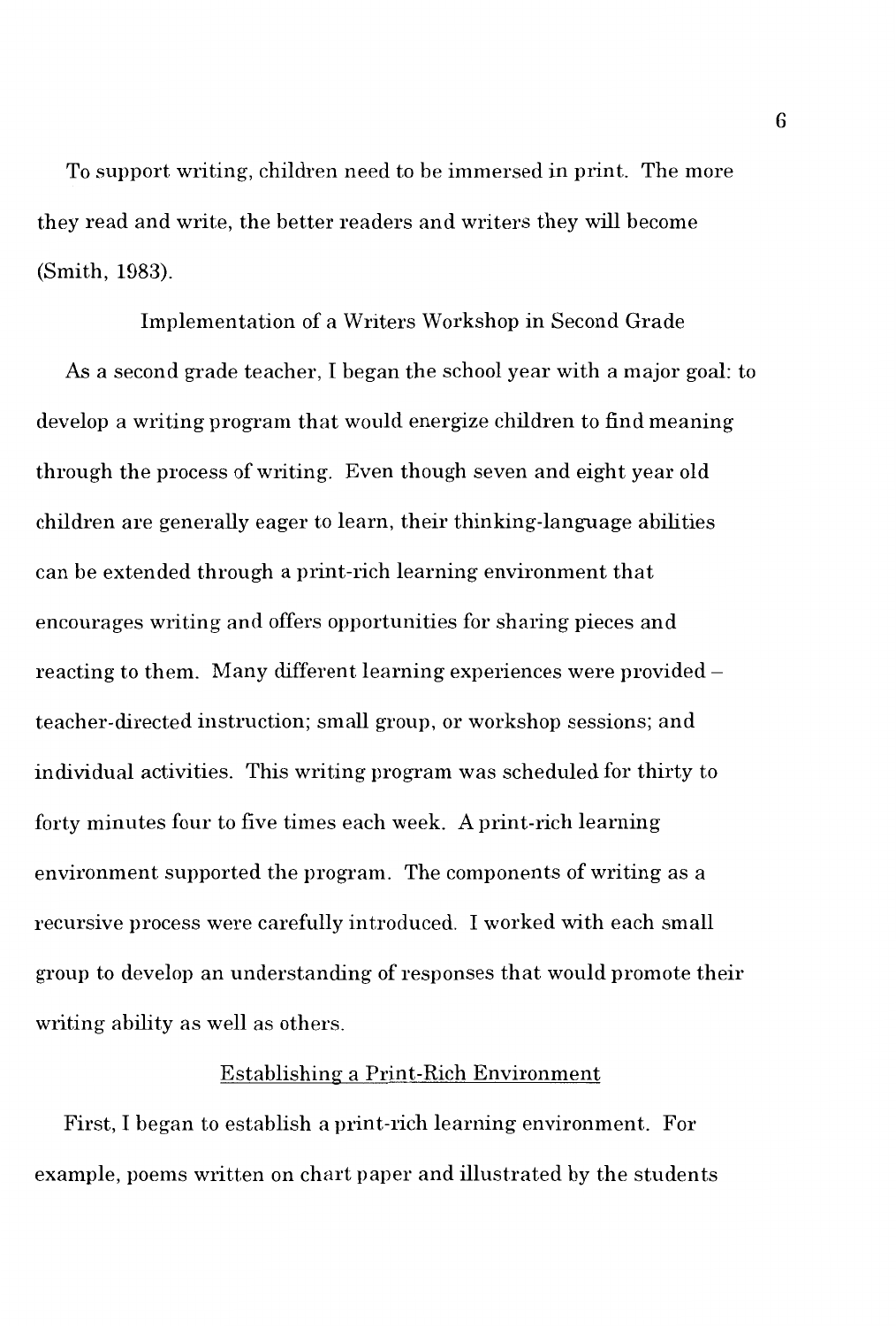were shared and displayed around the room. Daily news was recorded on chart paper and posted on the news board. At the end of each month, the news was made into a big book and added to our classroom library.

#### Sustaining Centers

To further provide a print-rich learning environment, sustaining centers, such as a listening/reading center, poetry center, author/illustrator center, and interesting objects center were introduced as part of the literature-based language arts program. These centers supported the children's writing as models oflanguage and content. They also supported a secure, predictable learning environment. Their contents reflected the units being studied. For example, during a unit on nature, the poetry center consisted of a collection of poems about plants and animals. Students read the poetry individually and in small groups. The children were encouraged to share the poems orally. This sustaining center was a successful way to introduce the poetry genre and was the beginning of many students' interest in writing poetry.

#### Webbing

Another part of the learning environment was the construction of webs. These visual displays of concepts and related vocabulary showed the relationships among people and objects. For example, as the class listened as I read aloud the story of Stuart Little, by E.B. White, they created a web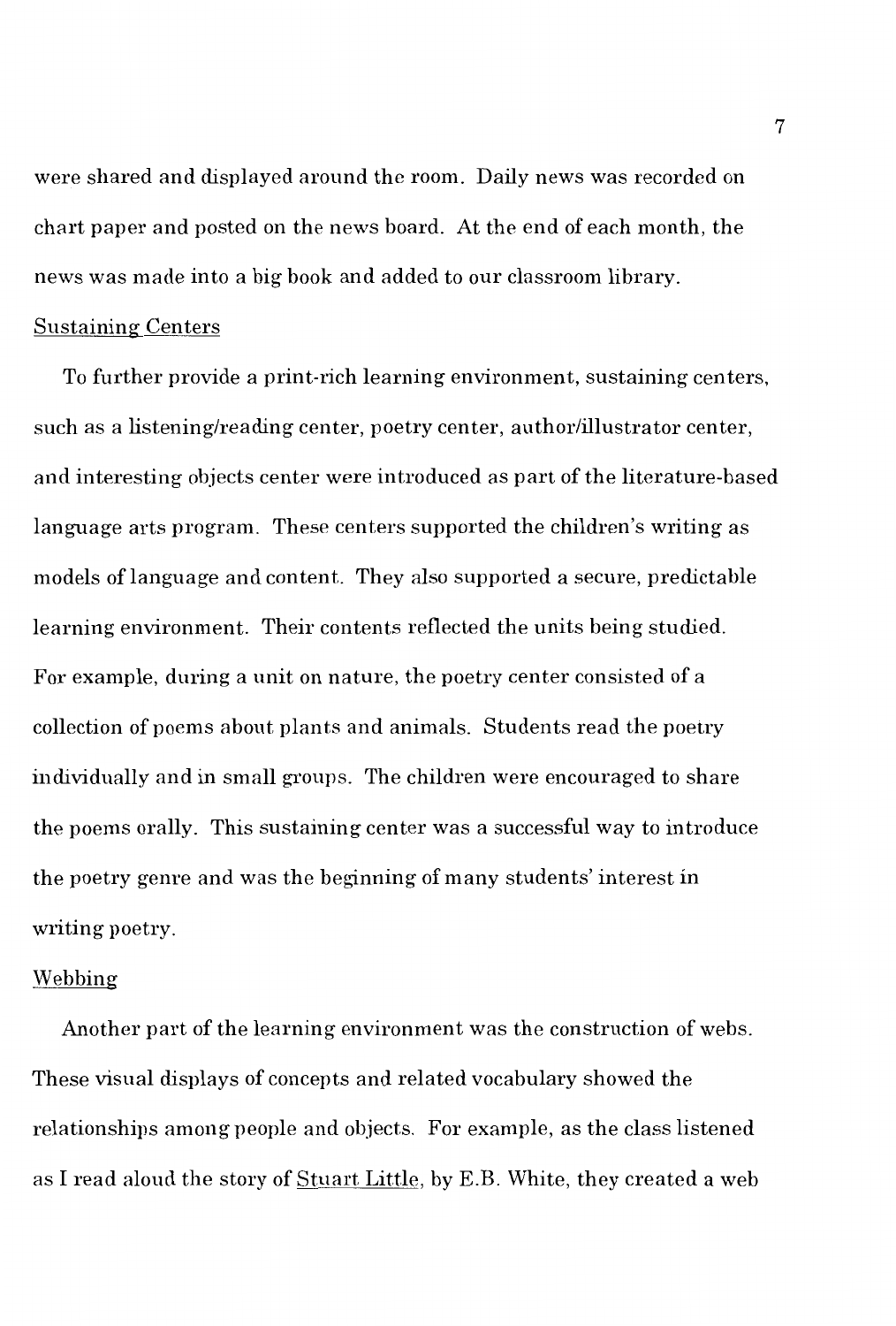showing Stuart's actions and feelings. The story was extended through student responses, and story elements, such as characters, setting, and problems, were better understood with the web as a visual representation. Two of my students were inspired to write new chapters for Stuart's adventures.

#### Language Charts

Language charts were also an important part of a print-rich environment. Students' thoughts and ideas were recorded on large sheets of paper and displayed in the classroom. The charts enabled the children to reflect on their responses created as a group. After reading Cloudy With A Chance of Meatballs, by Judi Barrett, the class recorded the advantages and disadvantages of having food fall from the sky. Students were able to see the transformation from oral to written language.

#### Ways to Support and Organize Children's Writing

To prepare for writers workshop, each child was given materials to support their writing. Two spiral notebooks were provided for each child. One was used as a journal and the other as a learning log. The children recorded their thoughts and feelings in their journals. No topics were assigned for journal writing. The learning logs were often used to connect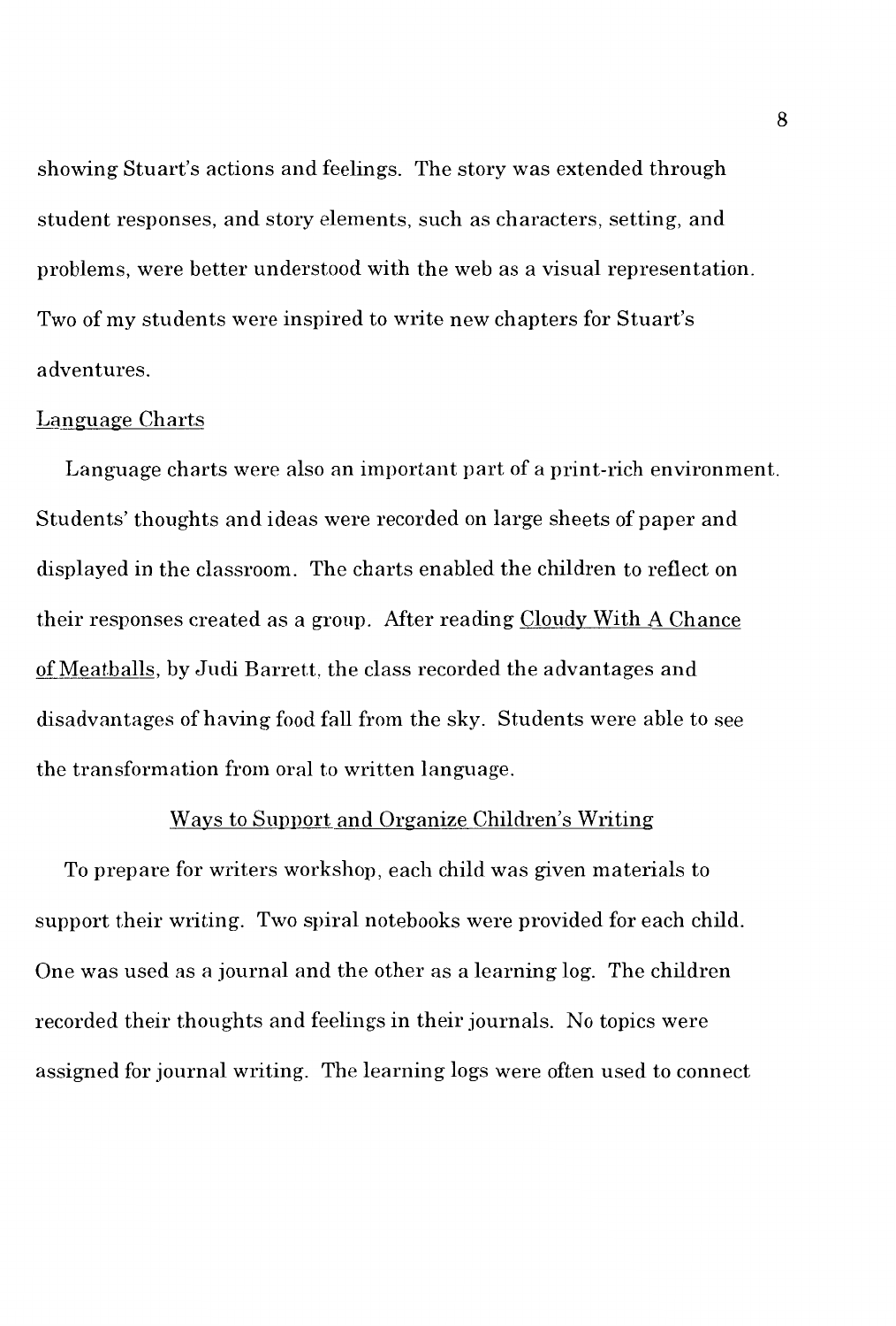the content areas. In science class, for example, the children wrote their predictions and recorded data from their observations.

Students were also given folders in which to store work-in-progress and finished pieces. Pocket folders kept in the students' desk contained writings that were unfinished. Folders labeled with the students' names and placed alphabetically in a movable cart were used to store finished work.

The writing folder for unfinished work was also used for support items, such as a mini-dictionary and spelling Try-It! sheets. The mini-dictionary provided commonly used words and spaces to write in other words needed by individual students. Students also had the option of trying an unknown word on a Try-It! sheet and then checking with a friend or the teacher for the correct spelling.

Other supports for writing included different types and sizes of writing paper; the classroom library consisting of fiction, nonfiction and reference books; and four computers that could be used as sources of information or a way to publish work.

#### Introduction of the Writing Process

In order for my writing workshop to be successful, a careful introduction to the components of the recursive writing process was necessary. Children also needed to recognize that everyone can be an author.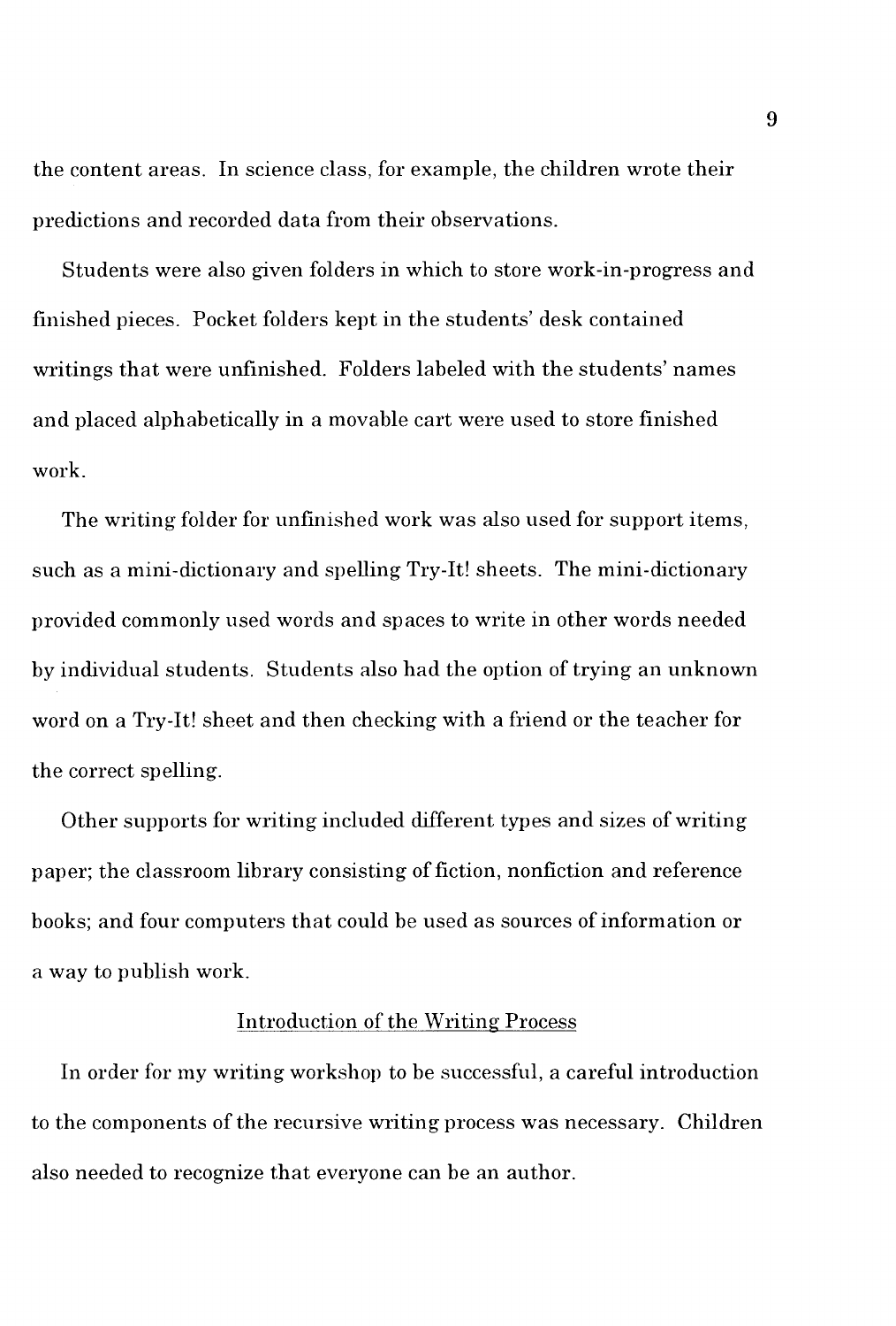#### Selecting Topics

The children needed to become aware of ways to find topics. I modeled, by thinking aloud, how I found topics. These topics were important to me just as they should consider topics from their experiences. My list was displayed for them to view. Students were then given time to compose a list of ideas that they might want to write about. I explained that their list-making could be ongoing as they had school and out-of-school experiences. The topic lists were put in the students' individual writing folders. The children were then asked to select a topic from their lists. After a few minutes of thinking time, I wrote with the students without interruption for approximately ten minutes.

#### Drafting

The next day we began our workshop time with a discussion of the writing process. I wanted the children to understand that even though there is a pattern of selecting, composing, and reading when writing, each child would not be engaging in the same component at the same time.

We discussed ways of rehearsing or getting started with a topic. I explained that they could prepare for writing by drawing, collecting information, browsing or listening/reading in the sustaining centers or the school library, or even talking with a friend. Students at first were encouraged to get their ideas down on paper in the form of drafts and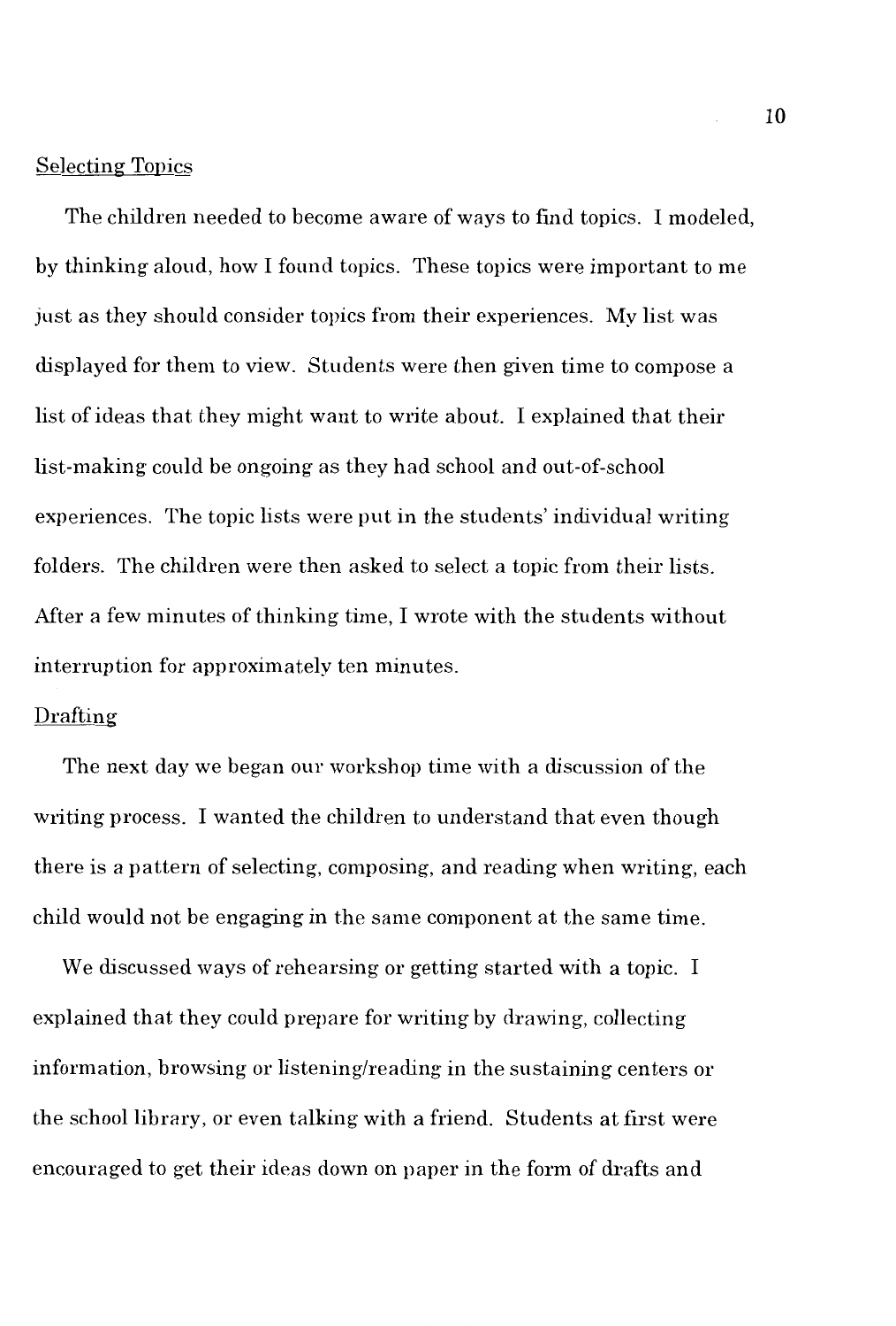redrafts. The focus should be on their ideas. As they wrote, they would be continually reading what they had written.

#### Redrafting and Revising

Although much of what children wrote did not need to be revised, some pieces of work were chosen for revision. The children attended to improving meaning (redrafting) and their use of form elements (revising). Second graders are often more concerned with getting something written down and then being finished rather than being concerned about the quality of their work. In order to move away from this approach to writing, students needed to begin viewing writing as a recursive process.

Children needed to reread their writing. I encouraged rereading by modeling it with my own writing. Students also read their writing aloud to a partner. My students were often surprised by what they had written when they heard themselves read it aloud.

#### Publishing

During writers workshop, students were asked to select pieces of work that were important to them for publication. The children were allowed to choose from several methods of publishing.

Some students chose to share their work orally. The author's chair was available for those who wished to share their writing with the whole class. After reading a niece, the author had the opportunity to ask others to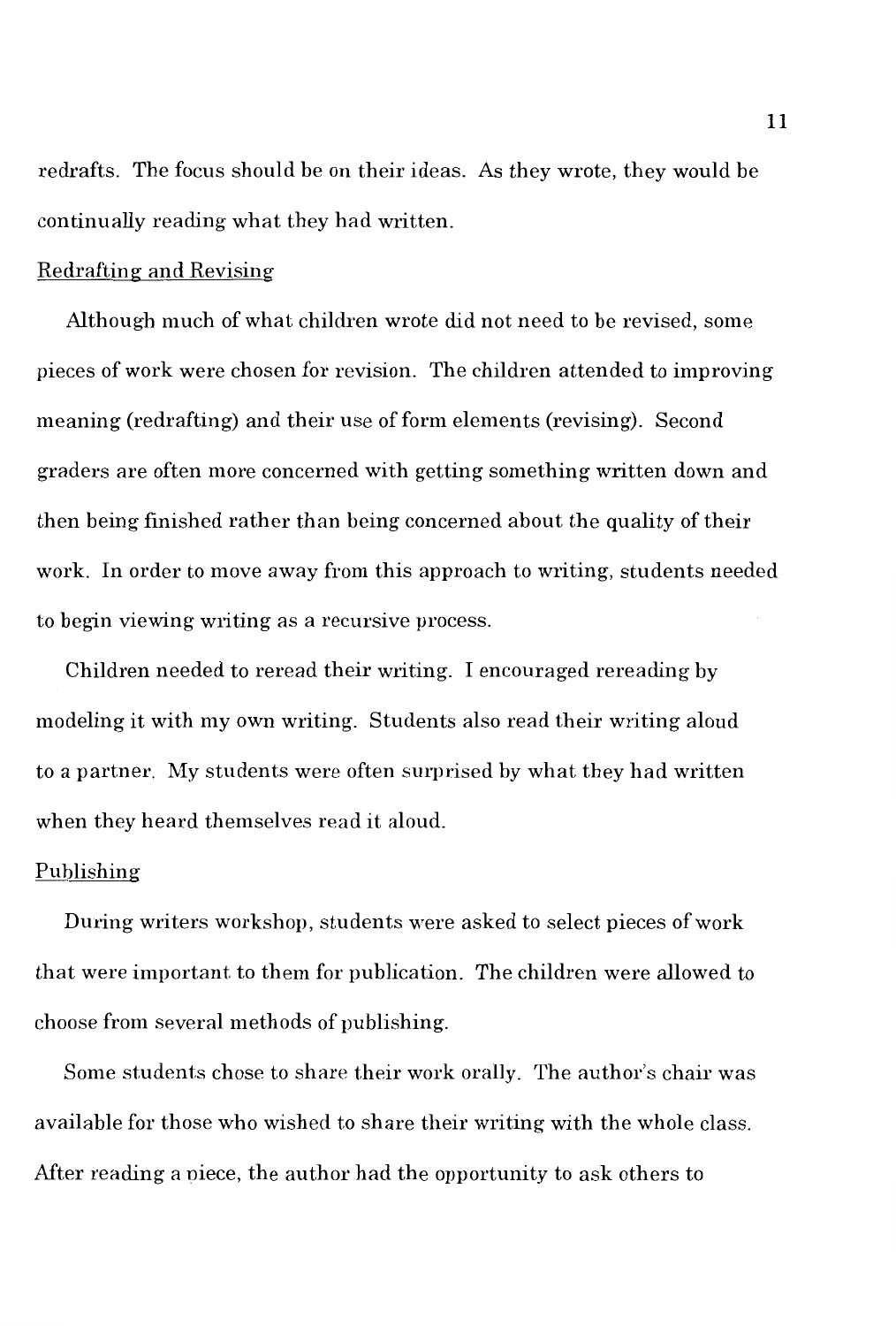respond to the piece of work. Some students preferred to read to only one person. In this case, the author invited a classmate to the side of the room (away from the area where writing was occurring) and read to them quietly. Students also had the option of reading to people outside of the classroom. Other listeners included the principal, the school secretary, former teachers, and parents.

Using the computer was a popular form of publication. The children signed their names to a waiting list to use one of the four computers. After their writing was printed, the children received two copies. One was filed in their folder for finished work. The other could be taken home or given away.

Bookmaking was another form of publishing that was available to students. Several ways to make books were demonstrated, and supplies were always on hand for this activity. Children showed pride in their books and often shared them with their friends. Besides the individual books that students made, class books were put together with works of a common theme. For example, during the winter, a snowfall inspired poem writing about snow. These poems were bound together for reading in the classroom.

Bulletin board displays also showcased completed works. These were shown with pride to visitors during Open House and Grandparents' Day.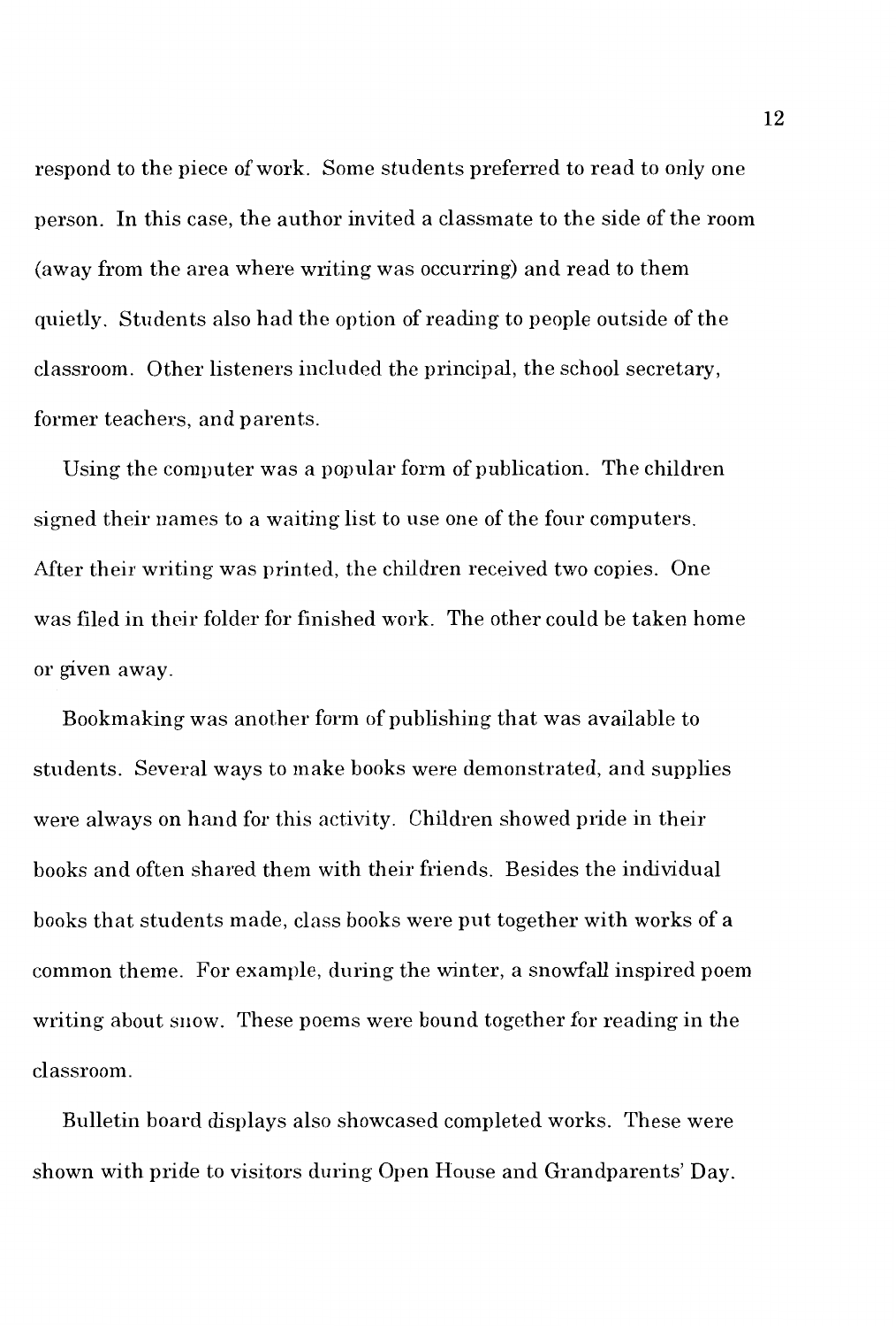#### Guidance of the Writing Process

I supported children in the writing process through conferencing, mini-lessons, and the introduction of many types of writing.

#### Conferencing

During individual conferences, I guided the students through the writing process. My most important role was that of a listener. By listening to the students, I learned about the thinking processes my students were using, and at times, witnessed children solving their own problems by talking aloud. I learned the value of patience by waiting for children to speak during a conference and often discovered that our topic would not be what I had in mind. The children led me in the direction they needed to go.

The questions that were the most successful in encouraging children to talk about writing during our conferences were simple ones. Examples are:

- 1. How is it going?
- 2. Tell me about your new topic.
- 3. What are you going to do next?
- 4. What is the best part of this piece?

I also conferenced with students who were ready to publish a piece of writing. This was an ideal time to teach specific form elements. The children were asked to come to the conference with questions they had about spelling, punctuation, capitalization and other elements. After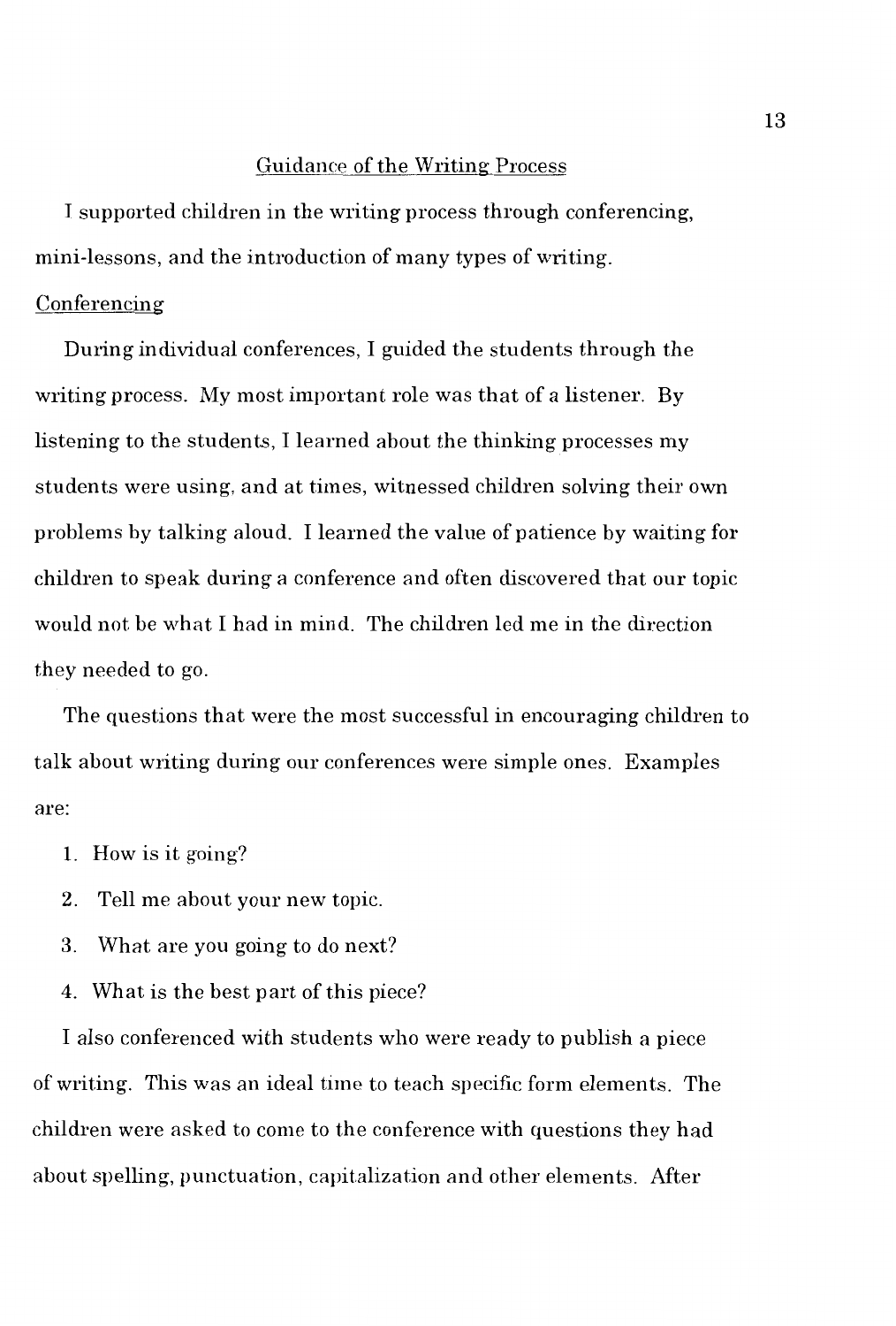answering questions, I chose an area that needed instruction to focus on. Conferencing gave my students opportunities to improve their reading, speaking, and listening abilities along with their writing.

#### Mini-Lessons

Students were also guided through the writing process with the presentation of mini-lessons. Writers workshop often began with a ten to fifteen minute session dealing with a specific problem involving a component or form element. Example topics were introducing quality literature as models, to recognizing story elements, and using conventions that help a reader understand what has been written.

For one mini-lesson, I asked each child to bring a favorite book to the session. The children were asked to think about where the author got the idea for the book. During our discussion, many possibilities for finding topics were suggested. Children offered ideas, such as write about something you love, tell about something that has happened to you, teach an important lesson, and show how others should be treated. The suggestions were recorded on a chart for future reference.

Another mini-lesson introduced the meaning of conventions. I displayed a piece of my writing and asked the children to read it carefully. I asked them to tell me some things that I knew how to do when writing. What things helped make my writing readable? One child offered that I knew how to spell. Another mentioned the use of periods. Soon we had a long list of the conventions that I had demonstrated.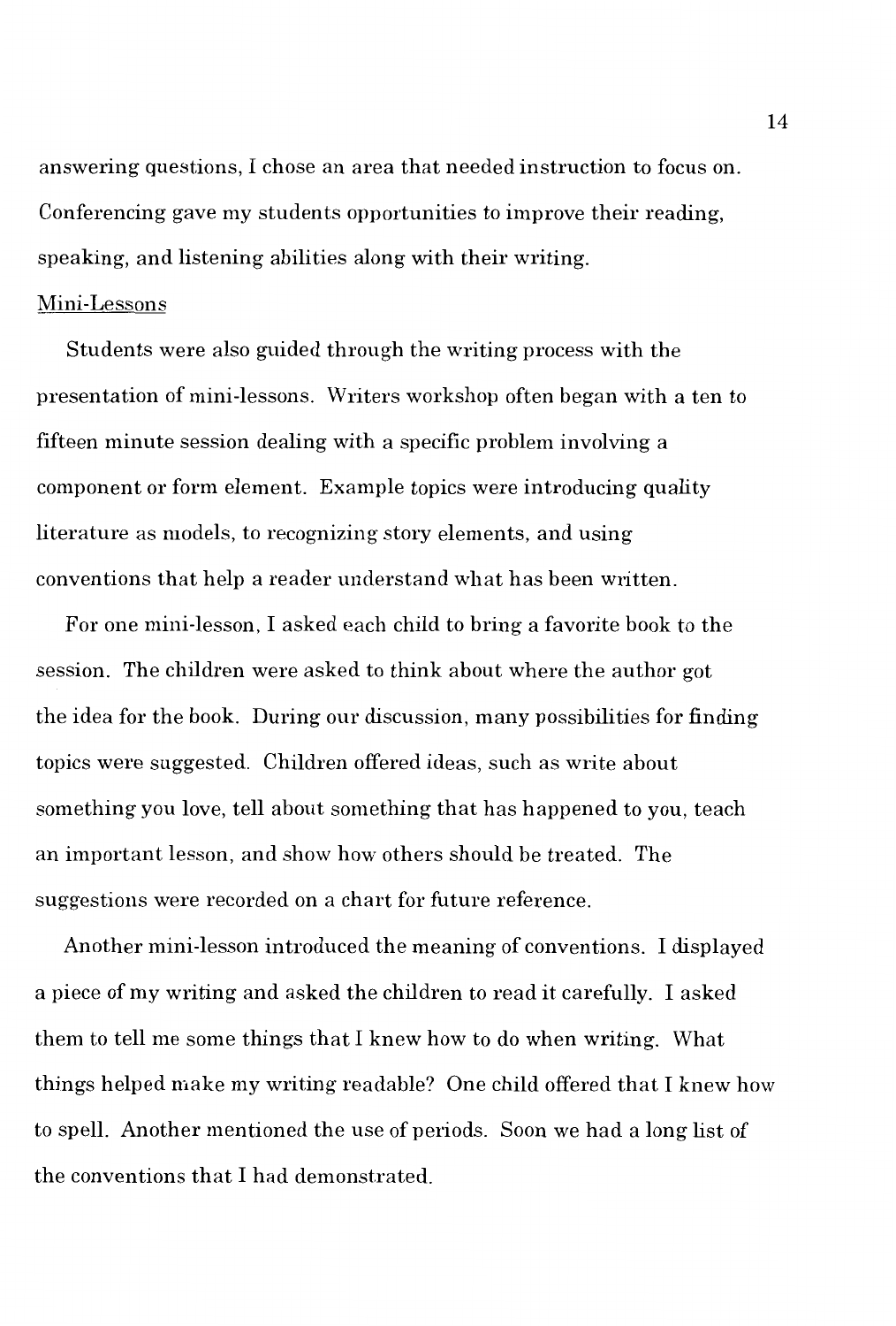Next, each student chose a piece of writing to examine. I asked them to identify conventions that they were using in their writing. I helped them get started by suggesting that every one of them knew how to write from left to right across the paper. Each person was able to find some things that they knew how to do. We added the lists of conventions to our writing folders so that they could be added to at a later date.

When students seemed to need help getting started with a topic, I conducted a mini-lesson about lead-ins. I wrote a paragraph about my pet rabbit on the board and then thought aloud about not being satisfied with my opening sentence. I tried several new beginnings until I found one that was the most interesting. On another day, this mini-lesson was extended by reading aloud the beginning sentences from some of our favorite books. We compared them and discussed why we liked some better than others. I asked the children to be aware of the lead-ins authors used during their independent reading.

#### Introduction to Many Kinds of Writing

One of my most important roles while guiding children through the writing process was to introduce them to many forms of writing. I was pleased with the quantity of writing my students were producing but became concerned when children seemed to be using the same form over and over. Then, I began to offer ideas to extent their options for writing.

Letter writing. This activity was a required part of our curriculum. I wanted to teach it in a meaningful way so our class became pen pals with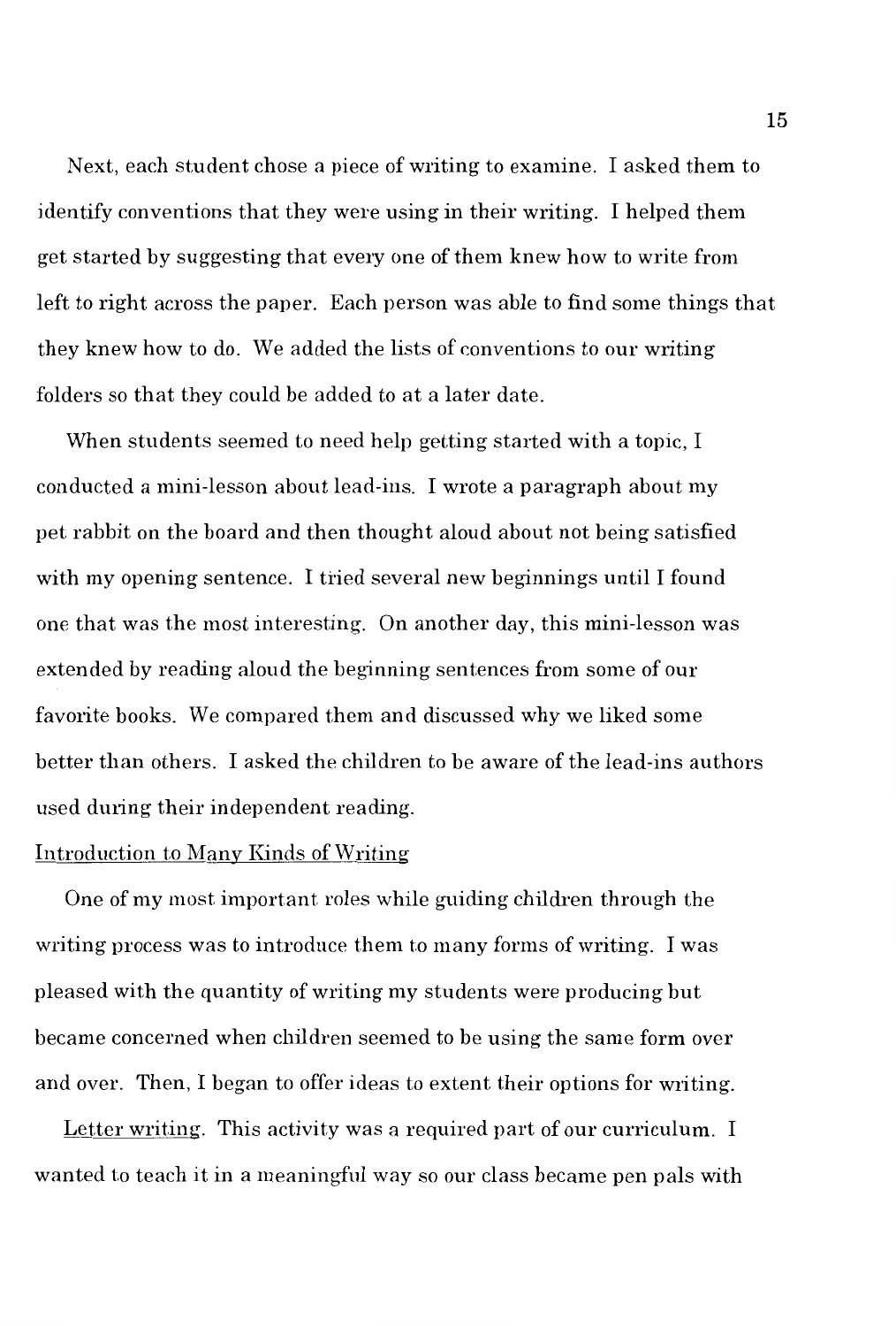another second grade class. This activity was a great success! Students eagerly anticipated each letter and wrote back with enthusiasm (see

Figure 1).

Figure 1

Pen Pal Letter

 $F_{e}b.9,2000$  $\alpha$ ur

Students were also encouraged to write letters to friends and relatives. This experience gave the children additional writing practice and offered them a real purpose for writing (see Figure 2).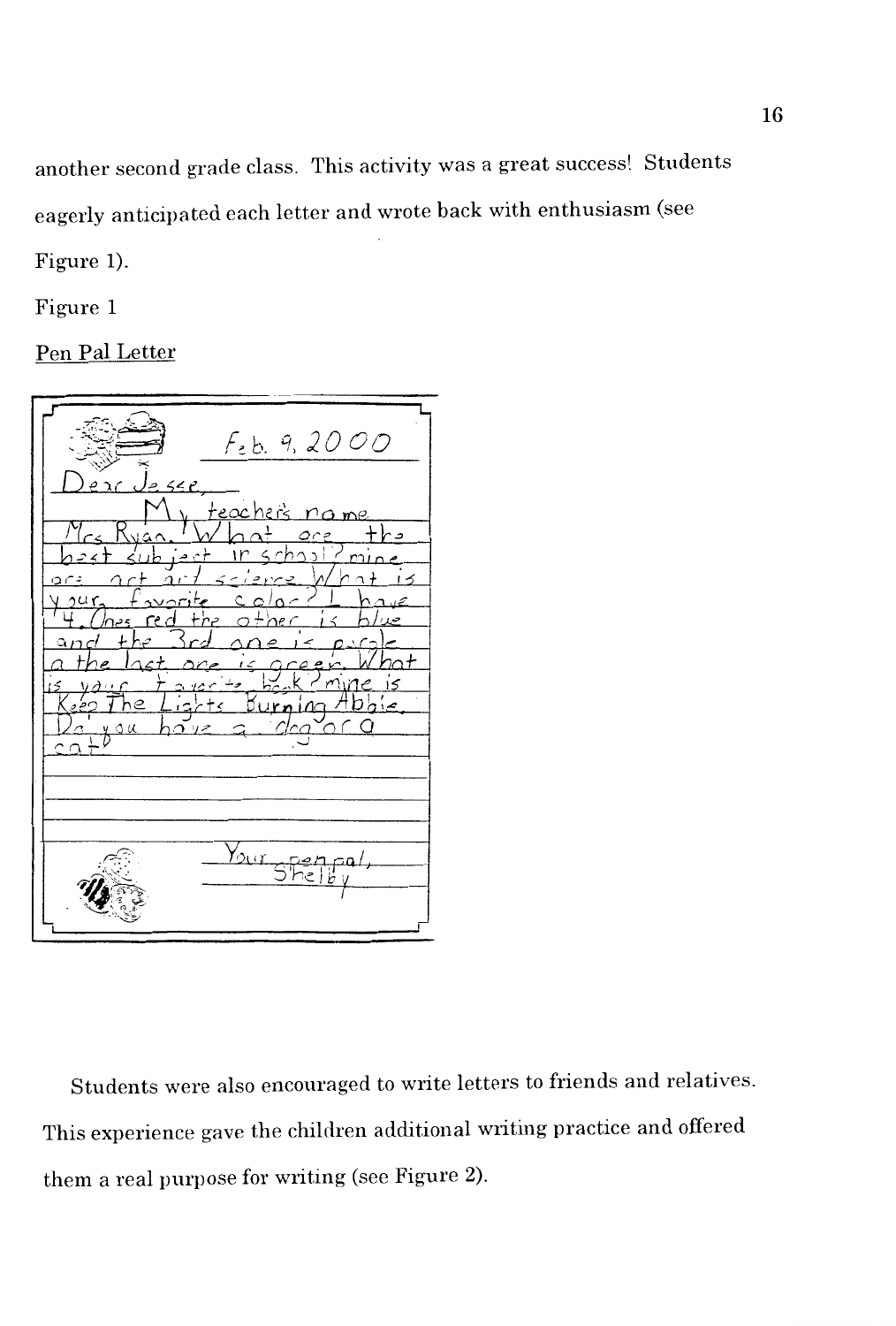#### Figure 2

Letter To Teacher



Poetry writing. My students had been reading and enjoying poetry since the beginning of the school year. To introduce poetry writing, I shared poems that were written by former students of mine. They discussed some of the elements of these poems and compared them to their poems. The students began to notice such elements as rhythm, rhyme, repetition, and form.

One snowy day I shared some acrostic poems with the children. I explained that the subject of the poem is also the title and that each letter in the title begins a new line of the poem. The students were eager to experiment with writing acrostic poems. Many poems about snow were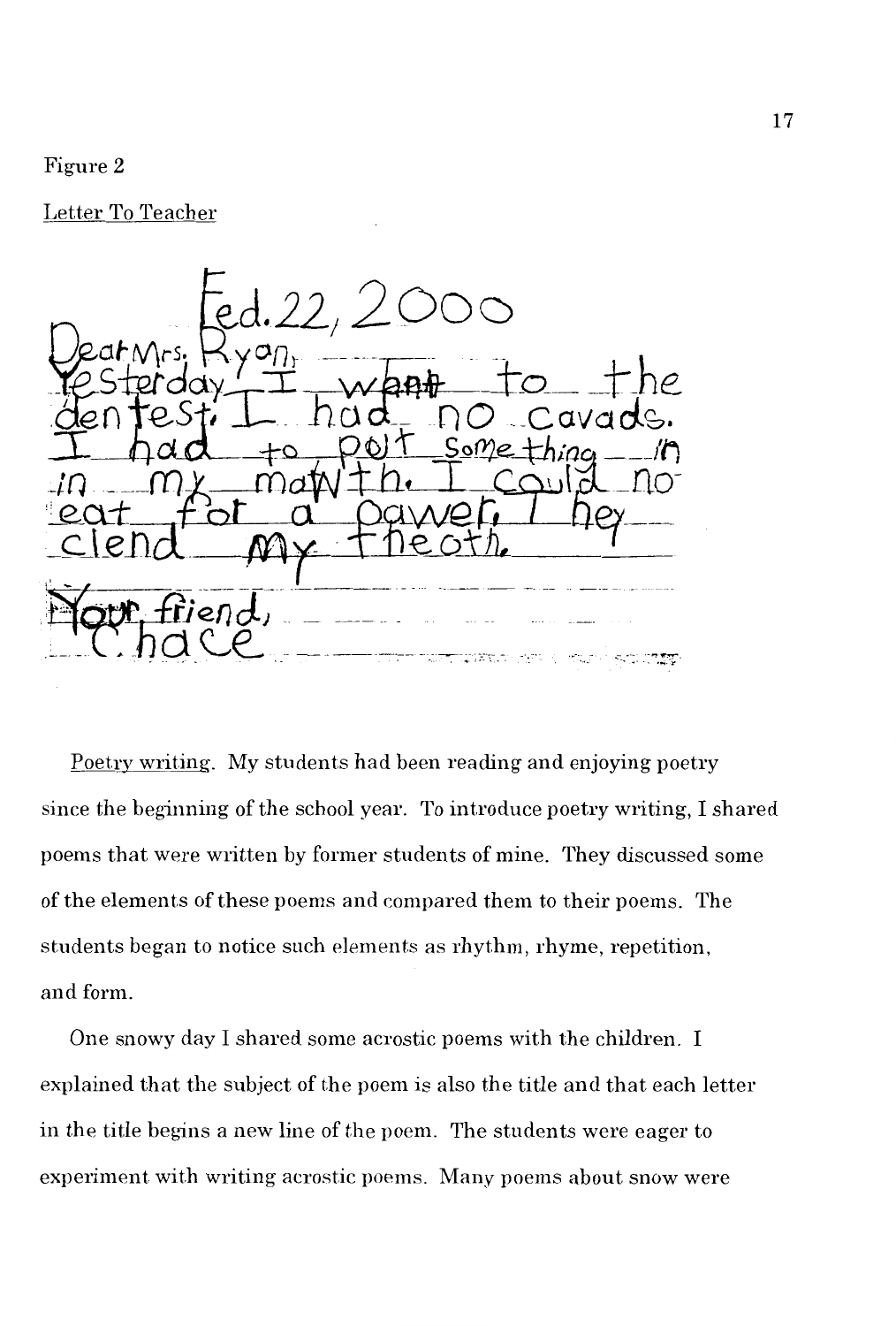**written that day. In the days following, they showed me poems about many aspects of winter. Acrostic poetry was a successful introduction to poetry**  writing (see Figure 3).

**Figure 3** 

**Snow Poems** 

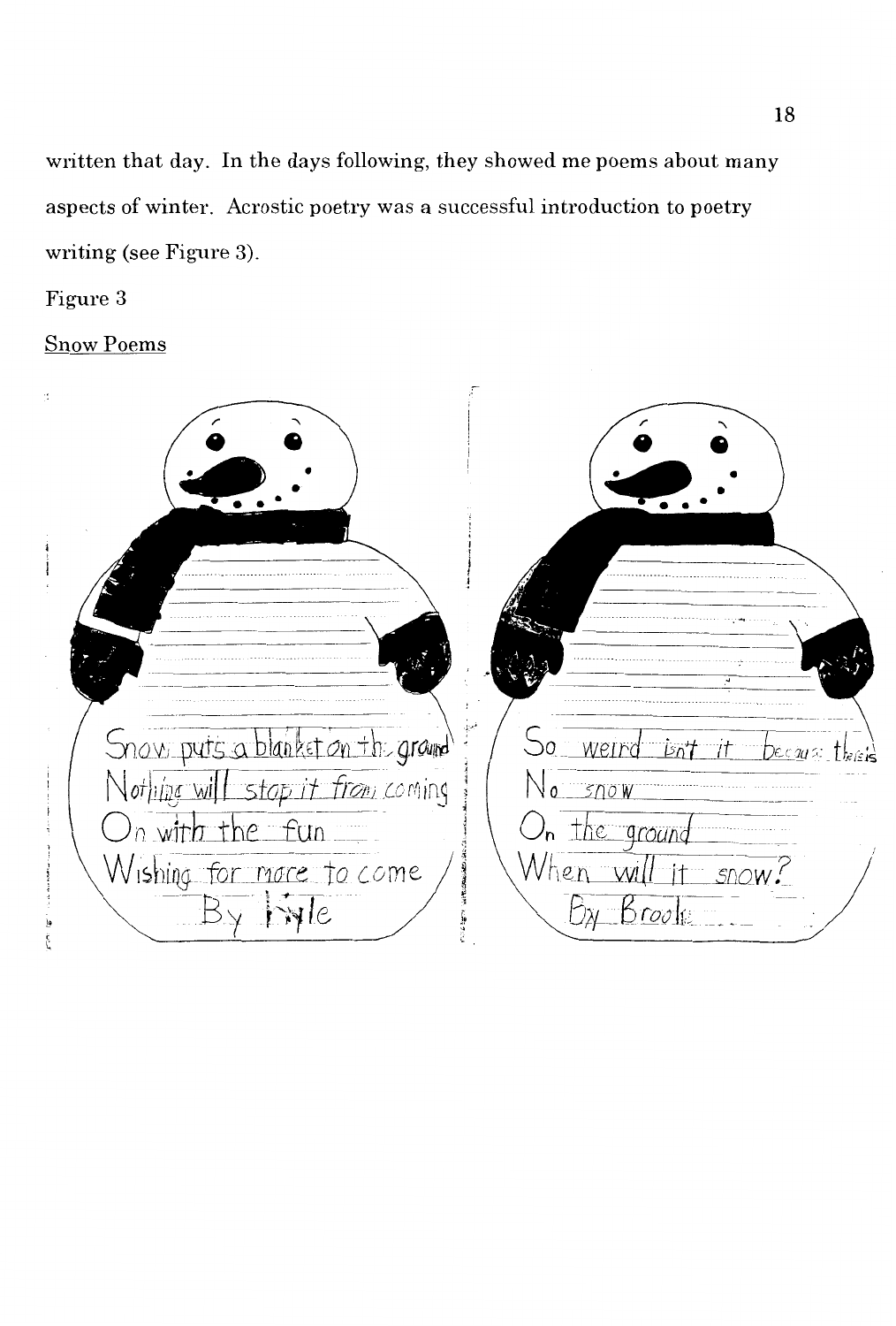Literary responses. Students were asked to respond through writing to literature experiences. After listening to the teacher read aloud a chapter of Stuart Little, by E.B. White, the students were asked to write what they were thinking about during the story. Such responses gave me insight into the meaning they had created. Their written responses were in the form of questions, summaries, and reviews. Many students retold favorite parts (see Figure 4).

Figure 4

Literature Responses

Shelby

 $owb$ e ar:  $\mathcal{L}$ d  $\mathcal{L}$  $\mathcal{M}$  $h$ crne.  $\frac{7}{2}$ りさく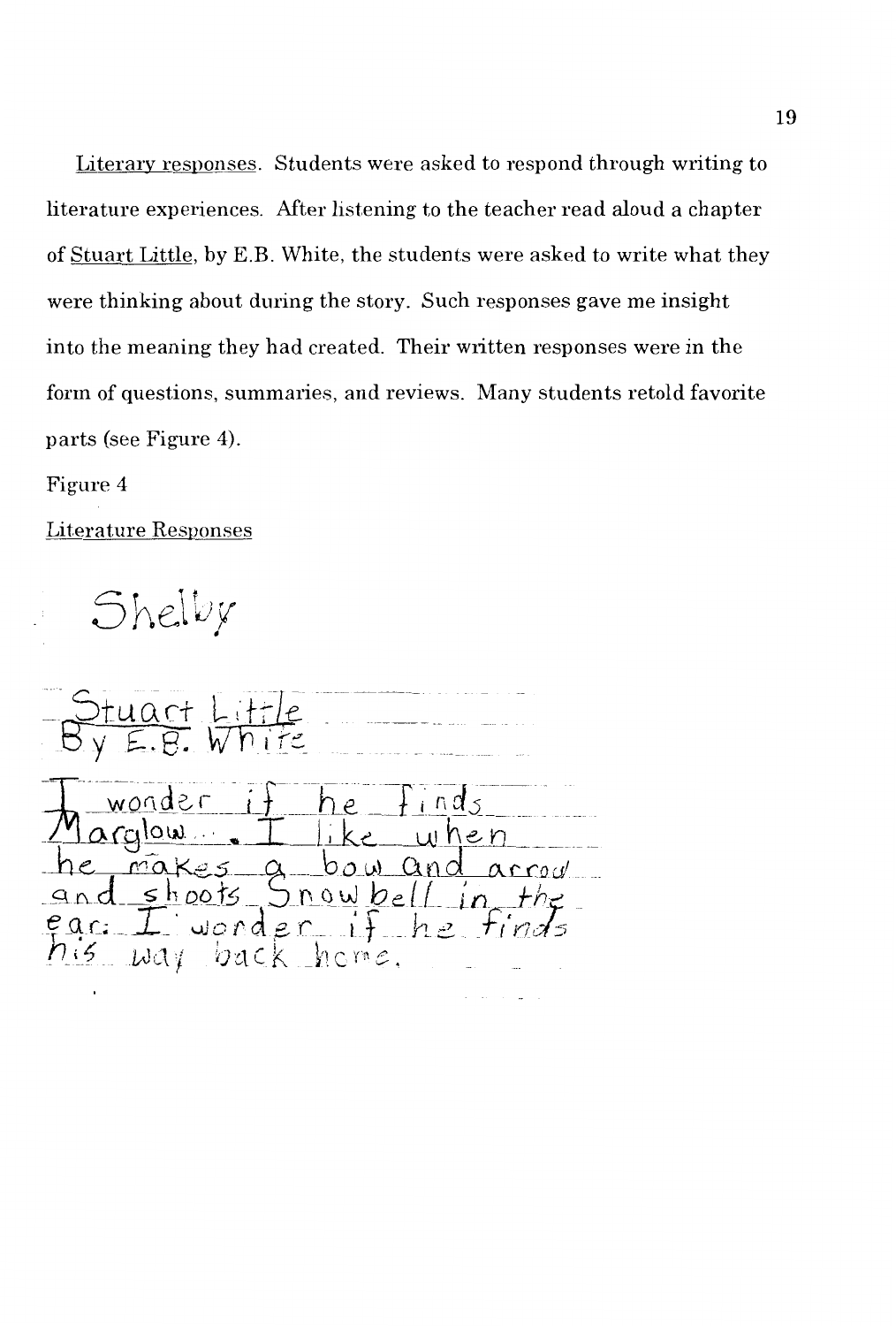$Stuat$   $l$ ittle By E.B. White  $7 - 00$ .k Stuat will Mangolow sooner or later.<br>My faorite part of this<br>story was when stuat story was when Stuat<br>was in the race And<br>it was sed to know that<br>Stuat's evening got runned<br>because of the bays.  $F_{\text{mily}}$ ·r i

During a folk tale unit, a discussion was conducted about how folk tales have been retold by different authors and changed a little each time to reflect the author's voice. After a lesson on the elements of folk tales, students were given the opportunity to write one of their own. Much to my surprise, one student focused on the idea of retelling someone else's story and presented his version of Barn Dance, by Bill Martin, Jr. and John Archambault (see Figure 5).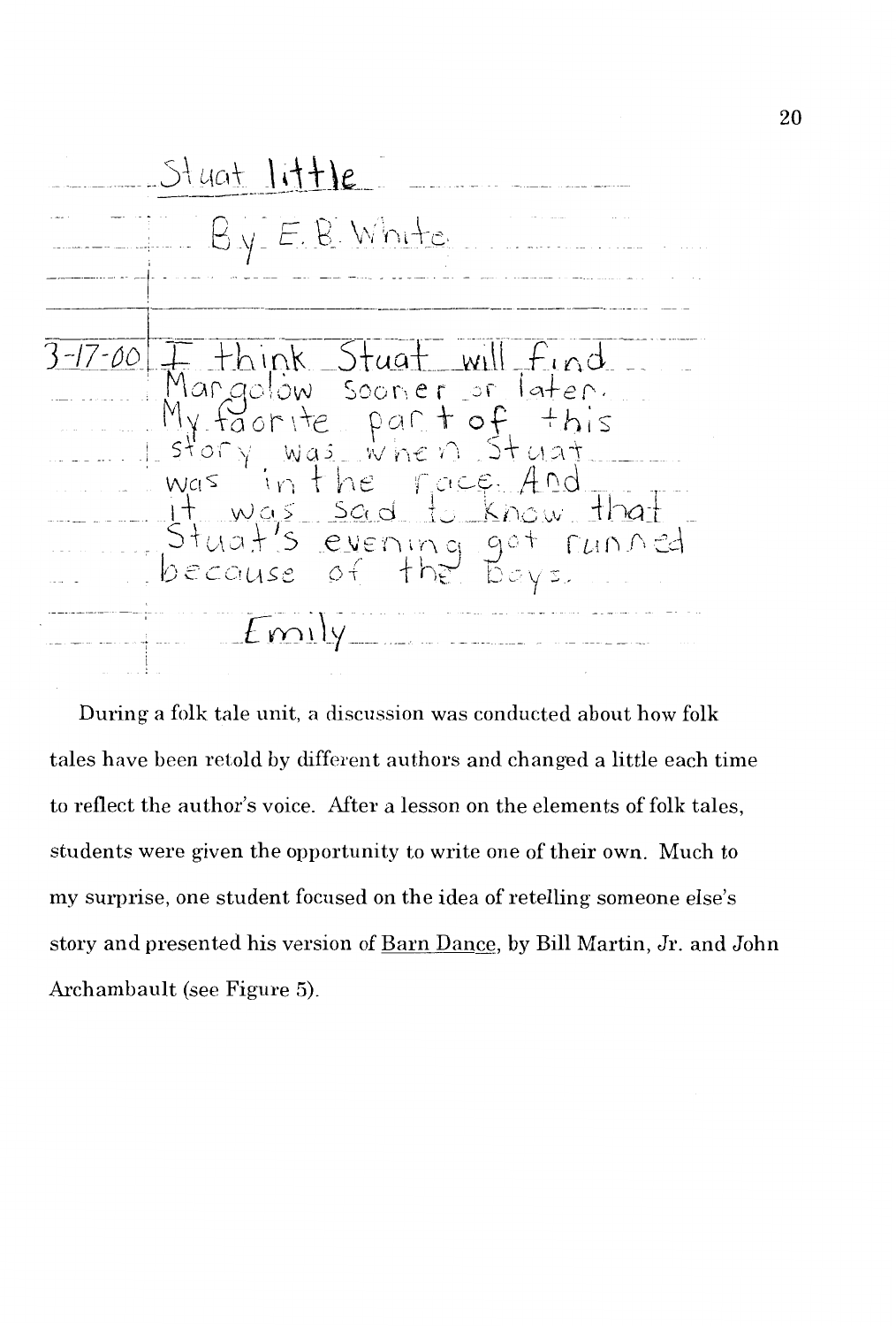Figure 5

Retelling

#### **Barn Dance**

**One Halloween night a scarecrow was yelling that all the farm animals must come to a barn yard hoedown, The skinny kid s nuck in with the herd.And the scarecrow told everybody to grab** a. **partener and jump right in so everybody grabed a partener and jumped right in.The scarecrow** *saw* **the skinny kid and told him to show the cows how to boogie.But until the owl said mornig comming so the skinny kid got back in the house before the old hound dog woke up and he got in the house and he went thur the kithin and**  *went* **up the stairs and went to his bedroom and layed on his bed.** 

**Retold by Hyle** 

#### Conclusion

Implementing a writers workshop in my classroom was a positive and successful experience. My students and I grew as learners and writers. By offering them a print-rich environment and presenting them with quality literature, I encouraged the children to be enthusiastic writers. They became risk-takers as the year progressed, and I observed much growth.

My belief that conventions are best learned in context was confirmed. Helping children revise and edit a piece of writing that was important to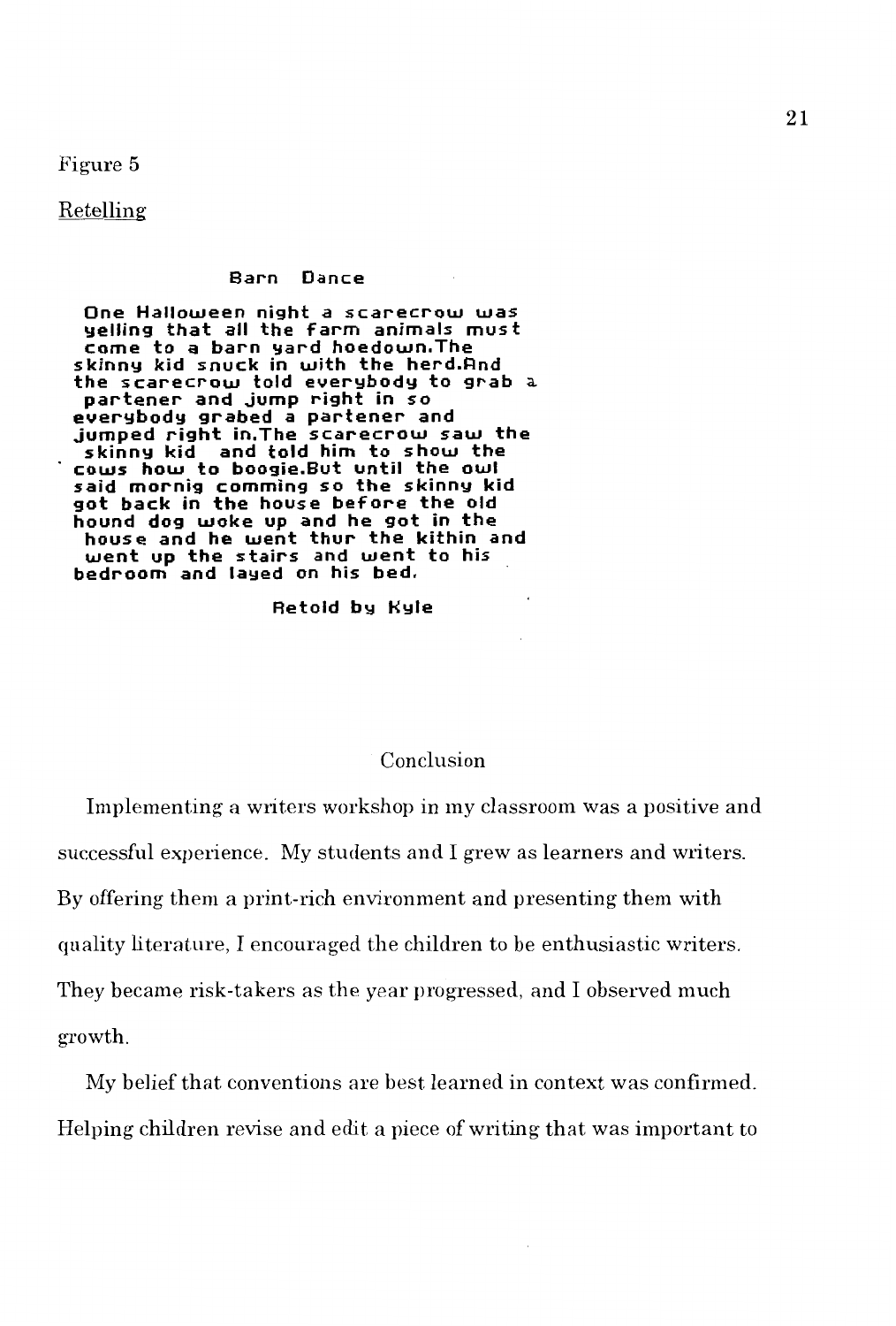them enabled me to understand what they knew. Children learned what was necessary and appropriate for their piece of writing.

I believe the time my students spent writing was one of the most valuable parts of their school day. I observed them connecting reading and writing, and most importantly, viewing themselves as authors.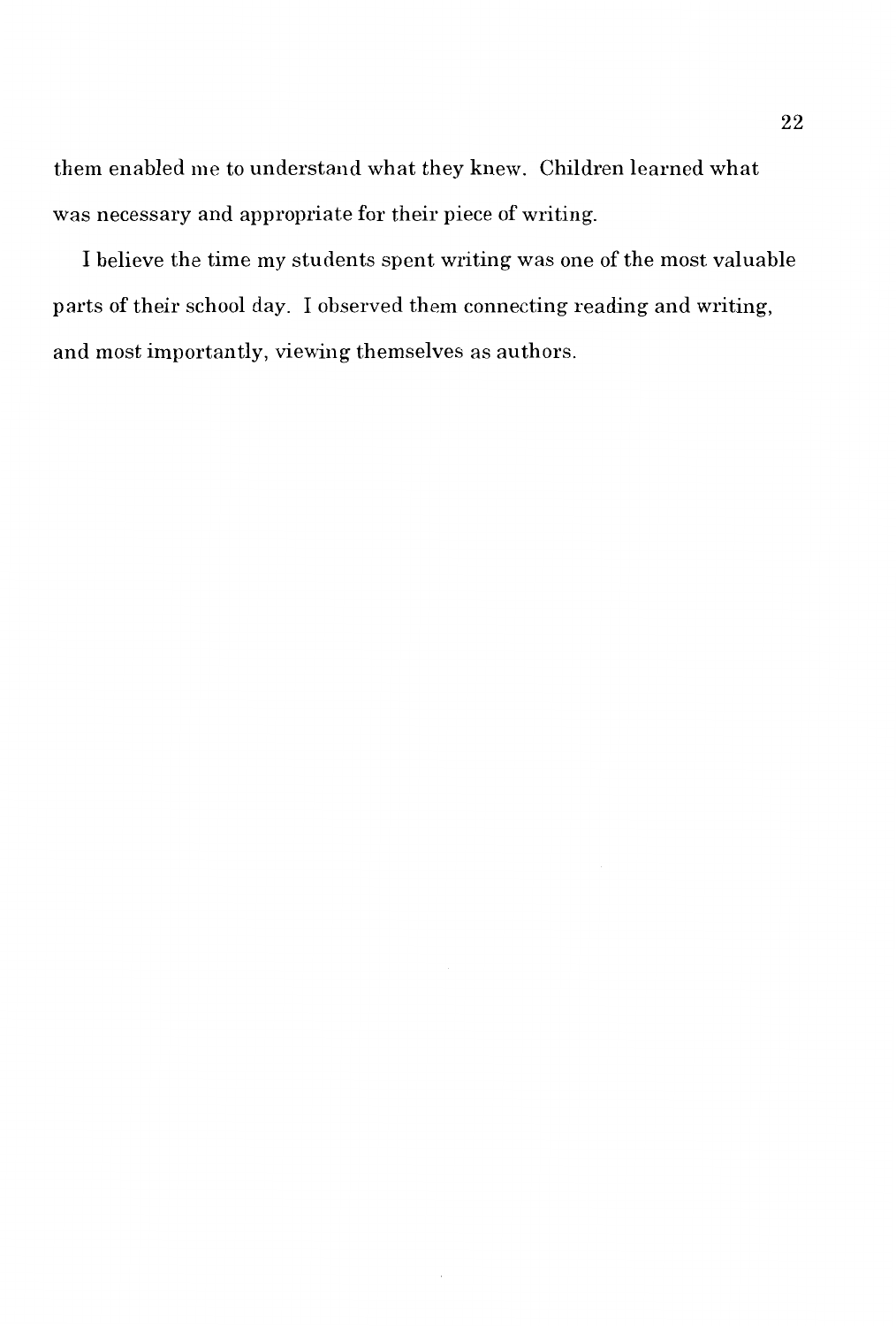#### Bibliography

#### Professional References

Albert, B. (1976). Tips from Tom, Ben and the other '76-ers: Launching a writer's workshop. Language Arts, 53, 637-644.

Avery, C. (1992). Create a climate that nurtures young writers.

Instructor, 18-19.

Butler, A. & Turbill, J. (1987). Towards a reading-writing classroom. Portsmouth, NH: Heinemann.

Calkins, L. (1983). Lessons from a child: On the teaching and learning of writing. Portsmouth, NH: Heinemann.

Calkins, L. (1985). I am one who writes: New approaches to children's writing. American Educator, Fall, 26-29.

Galda, L., Cullinan, B.E., & Strickland, D.S. (1997). Language, literacy, and the child. Fort Worth, TX: Harcourt.

Goodman, K. (1986). What's whole in whole language? Portsmouth, NH: Heinemann.

Graves, D.H. (1983). Writing: Teachers & children at work. Portsmouth, NH: Heinemann.

Graves, D.H. (1994). A fresh look at writing. Portsmouth, NH:

Heinemann.

Labbo, L.D., Hoffman, J.V., & Roser, N.L. (1995). Ways to unintentionally make writing difficult. Language Arts, 72, 164-170.